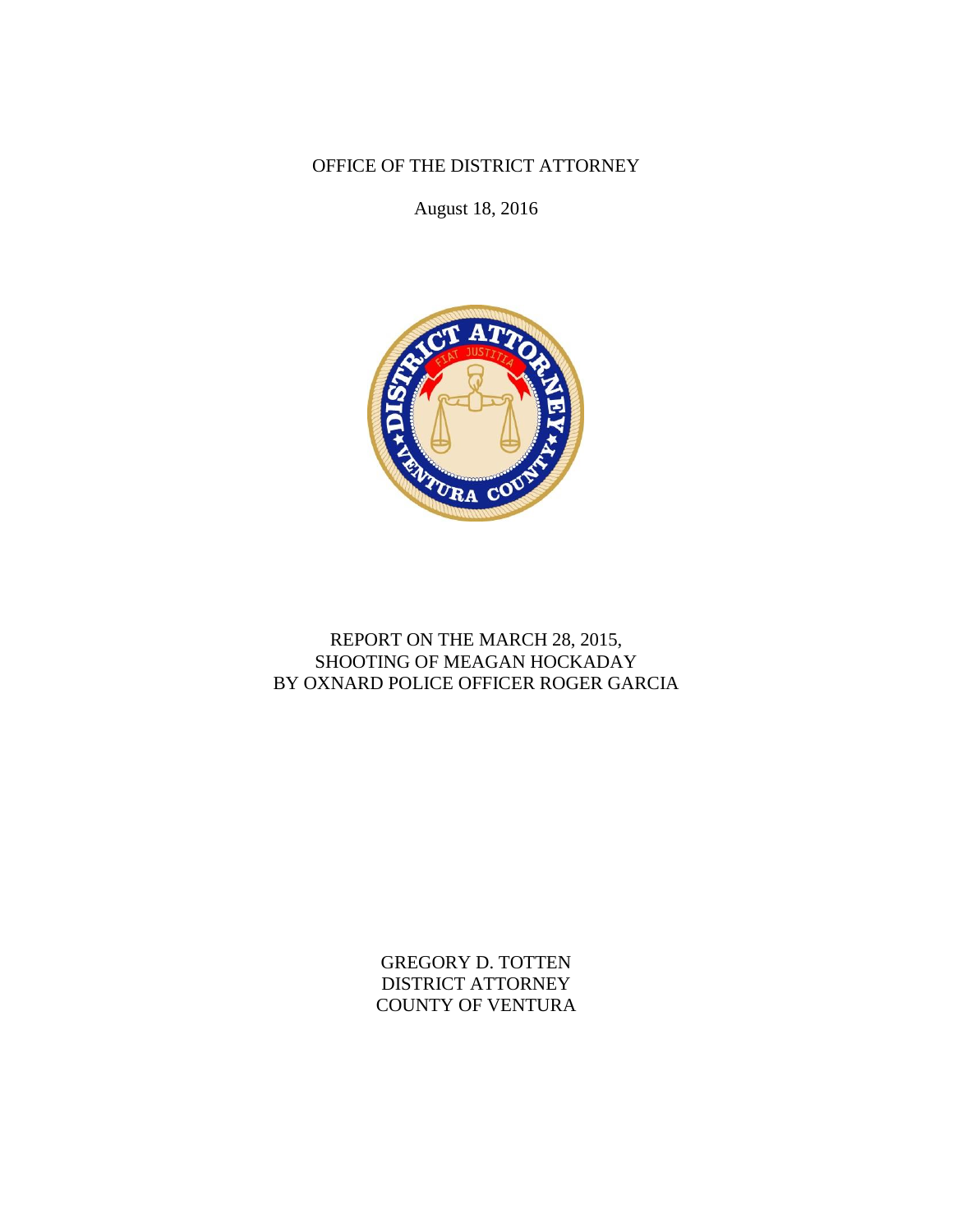# **TABLE OF CONTENTS**

| I.   |  |
|------|--|
| II.  |  |
|      |  |
|      |  |
|      |  |
|      |  |
|      |  |
|      |  |
|      |  |
|      |  |
|      |  |
|      |  |
| III. |  |
|      |  |
|      |  |
|      |  |
|      |  |
|      |  |
| IV.  |  |
|      |  |
|      |  |
| V.   |  |
| VI.  |  |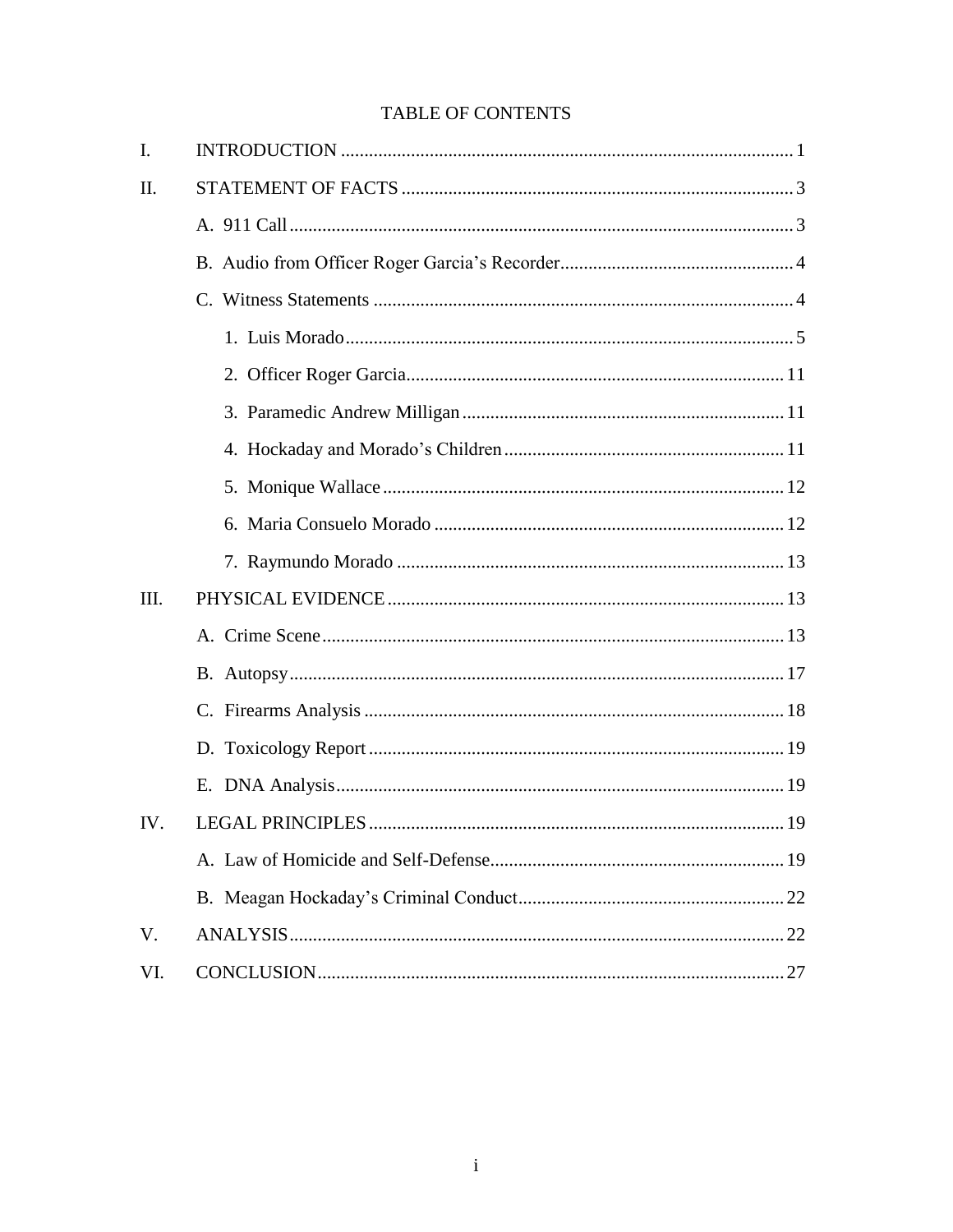### INTRODUCTION

On March 28, 2015, at approximately 12:54 a.m., Oxnard Police Department Dispatch received a call regarding a domestic dispute at 501 West Vineyard Avenue, apartment 574, in the city of Oxnard. The caller, Luis Morado, requested that a police officer be sent to his address. Morado reported that his wife, Meagan Hockaday, had hit him. Morado also reported Hockaday was under the influence of alcohol. The dispatcher heard screaming during Morado's call.

Officer Roger Garcia, who was working uniform patrol, responded to the call for service. Officer Garcia was the first officer to arrive on scene. Officer Garcia made contact with Morado at the open front door of the apartment. Morado was not wearing a shirt. Morado had visible injuries to his chest. Officer Garcia asked Morado, "What are you guys doing?" Morado replied, "Look what she's doing." Morado added, "I'm not even doing anything." Officer Garcia instructed Morado to sit down. Officer Garcia then addressed Hockaday. Garcia said, "Ma'am. Ma'am." Hockaday replied, "No." Hockaday retreated inside the apartment to the kitchen, which was not visible from Officer Garcia's position near the front door. Morado told Officer Garcia, "She's going to get a knife. She's going to get a knife." Hockaday came back into Officer Garcia's view and was holding a fixed-blade serrated kitchen knife in her hand. The blade of the knife was approximately  $5\frac{1}{2}$  inches in length.

Hockaday charged towards Morado and Officer Garcia with the knife in her hand. Morado, in fear of Hockaday, ran past Officer Garcia and towards the front door of the apartment. Hockaday continued to advance with the knife in her hand towards Morado and Officer Garcia. As Hockaday advanced, Officer Garcia discharged his firearm four times causing her to fall to the ground. Two rounds were later located within Hockaday's body and two more rounds were located within the apartment.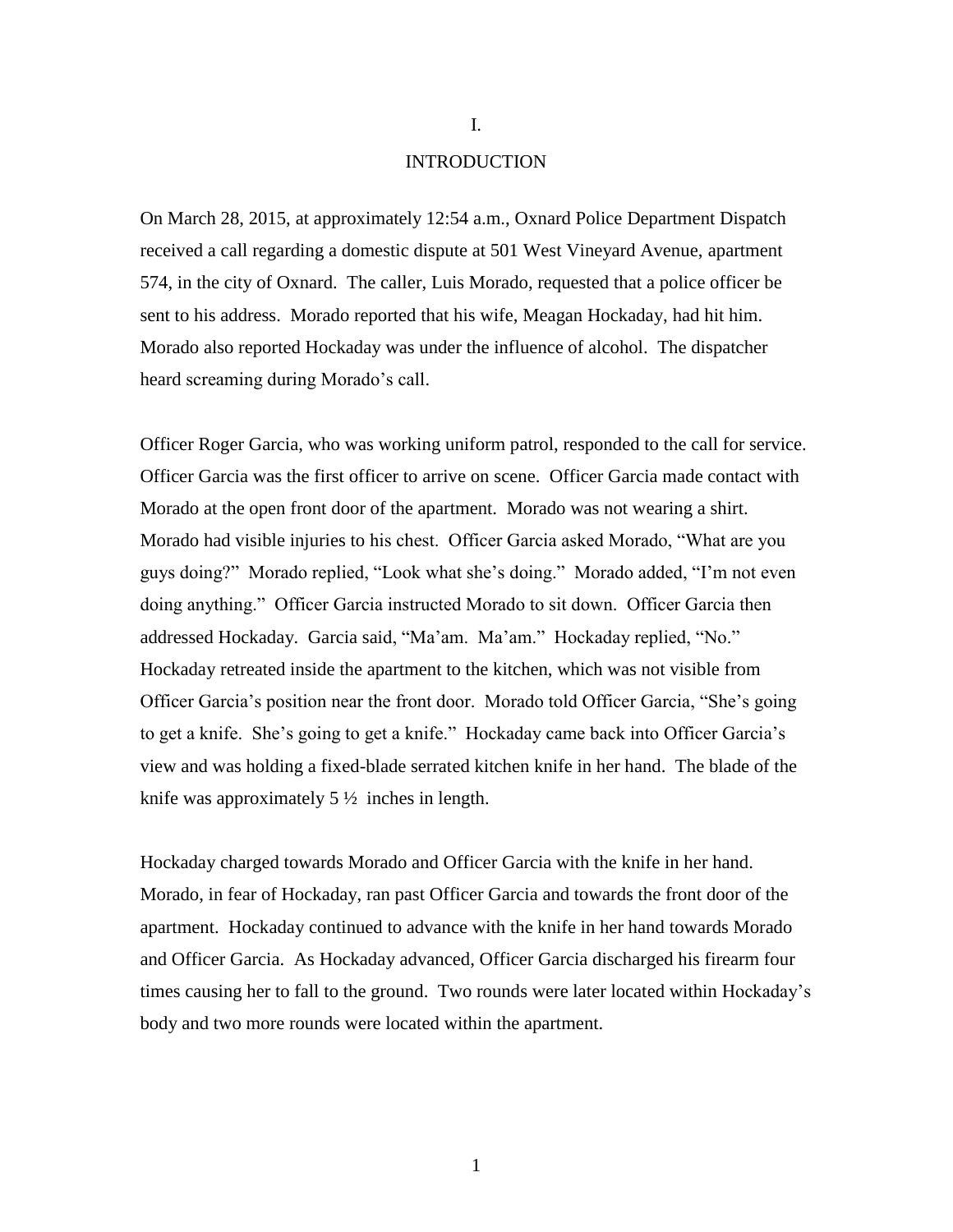Less than 20 seconds passed between Officer Garcia making contact with Morado at the front door, Hockaday advancing with the knife towards Morado and Officer Garcia, and Officer Garcia firing his weapon.

Officer Garcia broadcast on the radio that shots were fired. Emergency medical personnel as well as additional officers from the Oxnard Police Department responded to the scene. At 1:19 a.m., Hockaday was pronounced deceased at the scene by emergency medical personnel.

Morado and Hockaday had three children together, ranging in age from seven months to four years. The couple's four-year-old and two-year-old children were near the den of the apartment during the shooting. The infant was in the bedroom. None of the children were physically harmed during the incident.

Based on analysis conducted by the Ventura County Sheriff's Office Forensic Sciences Laboratory, Hockaday was no more than 15 inches away from the muzzle of Officer Garcia's gun when Officer Garcia fired the shots. Based on the location of the bullets, Hockaday was swinging the knife with her right arm at the time she was shot.

An analysis of Hockaday's blood by the Ventura County Sheriff's Office Forensic Sciences Laboratory revealed Hockaday's blood alcohol content was 0.20 percent.

The District Attorney's Office has a 24-hour, on-call, officer-involved shooting team available to all Ventura County law enforcement agencies to assist in the investigation of officer-involved shootings. Once the District Attorney's Office was notified of the shooting, Senior Deputy District Attorney Andrea Tischler and Senior District Attorney Investigator Adam Wittkins responded to the shooting scene and consulted with the investigating officers.

The Oxnard Police Department conducted an investigation of the shooting, which included interviewing witnesses, collecting physical evidence, and photographing the area of the shooting.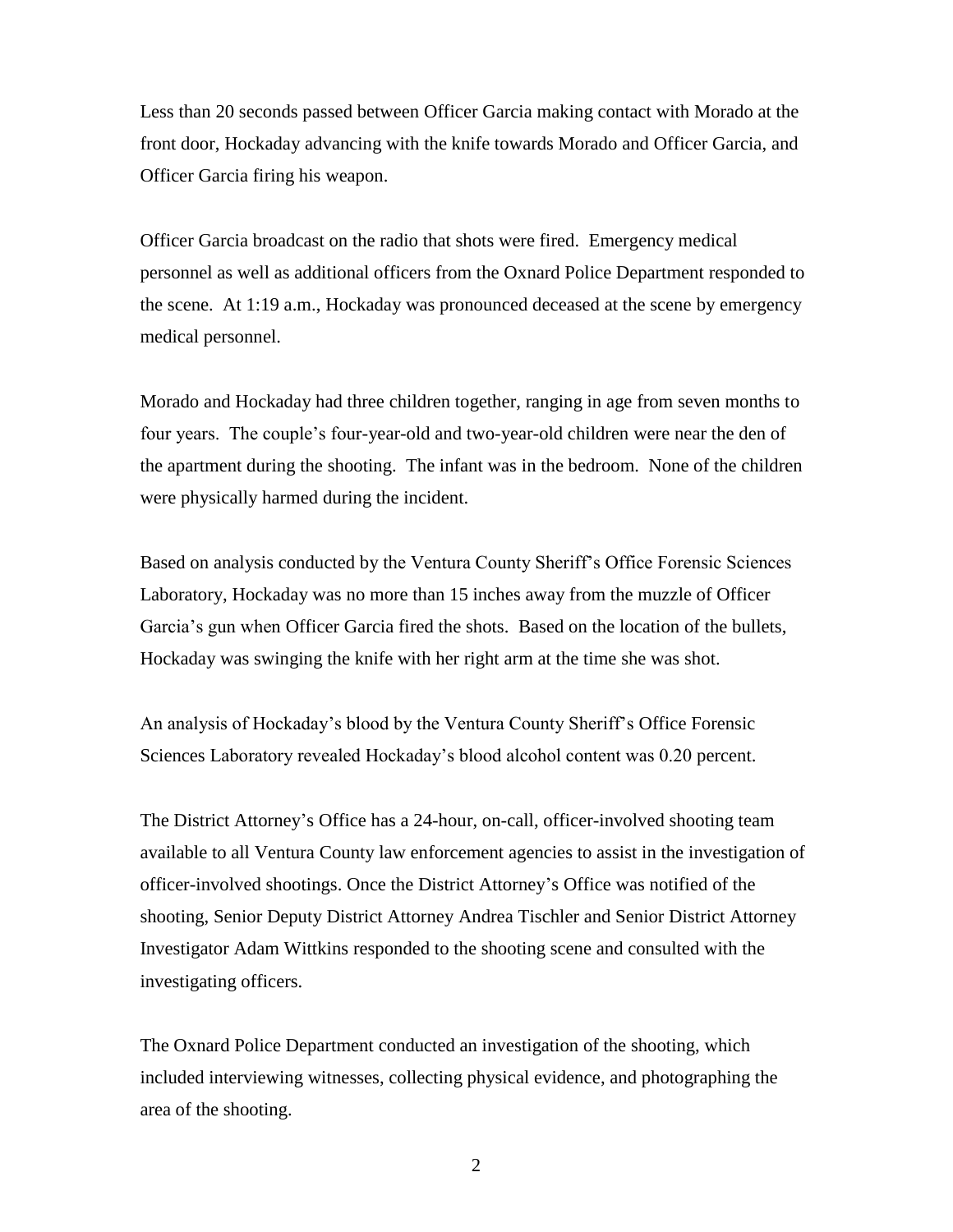On February 26, 2016, the Oxnard Police Department's investigation reports were submitted to the District Attorney's Office for a determination of whether the shooting of Meagan Hockaday was justified and, if not, whether criminal charges should be filed. The scope of the District Attorney's review was limited to those issues.

Senior Deputy District Attorney Tom Dunlevy was assigned to review this case. He examined approximately 750 pages of reports, materials, and recordings, including interviews of police and civilian witnesses, diagrams, photographs, records, and radio transmissions, and authored this report. The District Attorney met with the family of Meagan Hockaday, at their request, to discuss the investigation on June 17, 2016. Additional investigation and review was requested, undertaken, and completed on or about July 12, 2016.

Based on the evidence available for review, the District Attorney's independent investigation, and the applicable legal authorities, it is the opinion of the District Attorney that the shooting of Meagan Hockaday by Oxnard Police Officer Roger Garcia was justified and not a criminal act.

### II.

### STATEMENT OF FACTS

### A. 911 Call

At 12:54 a.m. on March 28, 2015, Luis Morado placed a call to 911. The call was recorded. When asked to state his emergency, Morado told the dispatcher to send a police officer. Morado told the dispatcher he lived at 501 West Vineyard Avenue, apartment 574. Morado said a "domestic dispute" was occurring. Morado identified the perpetrator as his wife, Meagan Hockaday. Morado reported Hockaday was under the influence of alcohol. Morado said he drank some beer but indicated he was not intoxicated. Morado told dispatch there were kids in the house. Morado said it was "too much for the kids to handle." He reported Hockaday hit him and went on to add, "You can see right now when the police officer comes." At various points during the call,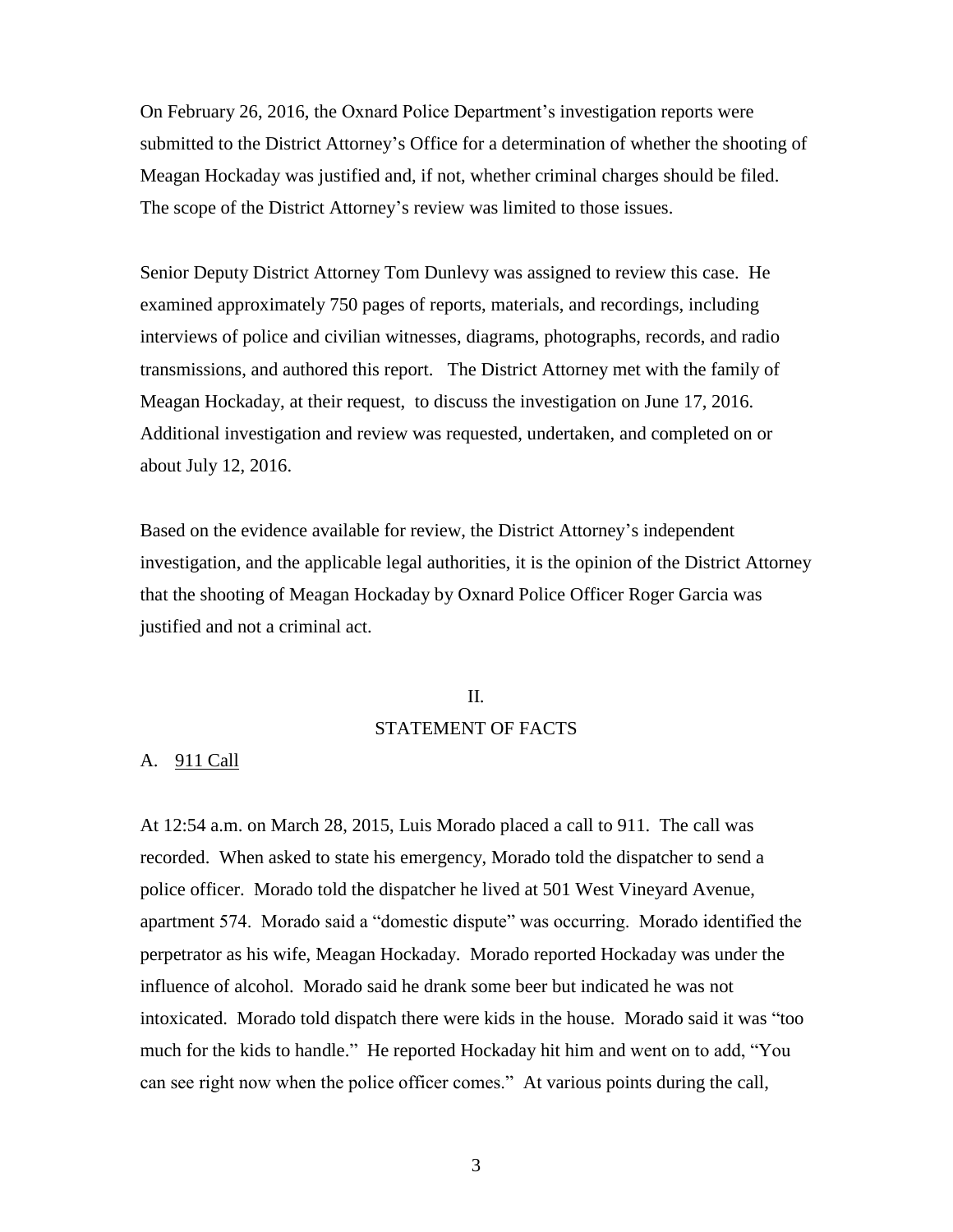Hockaday could be heard screaming in the background. Dispatch advised that officers were on their way and the call ended.

## B. Audio from Officer Roger Garcia's Recorder

Officer Garcia's recording device captured audio of the incident, beginning with Officer Garcia's initial contact. Officer Garcia made contact with Morado and Hockaday by asking, "What are you guys doing?" Morado responded, "No. Hey! Hey! Look. Look what she's doing! Look!" Morado said, "Look! Look! See? I'm not even doing anything. Look!" Officer Garcia asked Morado to take a seat. Officer Garcia then attempted to address Hockaday. Officer Garcia said, "Ma'am. Ma'am." Hockaday replied, "No." Morado then said, "She's gonna get a knife. She's gonna get a knife." The sound of four gunshots being fired can be heard on the recording approximately 17 seconds after Officer Garcia initially asked, "What are you guys doing?" Following the sound of gunfire, Morado stated, "Don't shoot her!"

The audio recording continues with Officer Garcia advising dispatch of the shooting and requesting emergency medical services for Hockaday. Shortly after radioing dispatch, Officer Garcia told Hockaday, "All right. Ma'am? Ma'am? We got it. We got…Ma'am? We've got someone to help you out ok? We got someone to help you out all right?" Officer Garcia went on to say, "We got someone on the way ok? Stay with me all right? Stay with me!"

### C. Witness Statements

Numerous individuals were interviewed, including the involved officers, emergency medical personnel, and civilian witnesses. Summaries of the most pertinent witness statements are set forth below.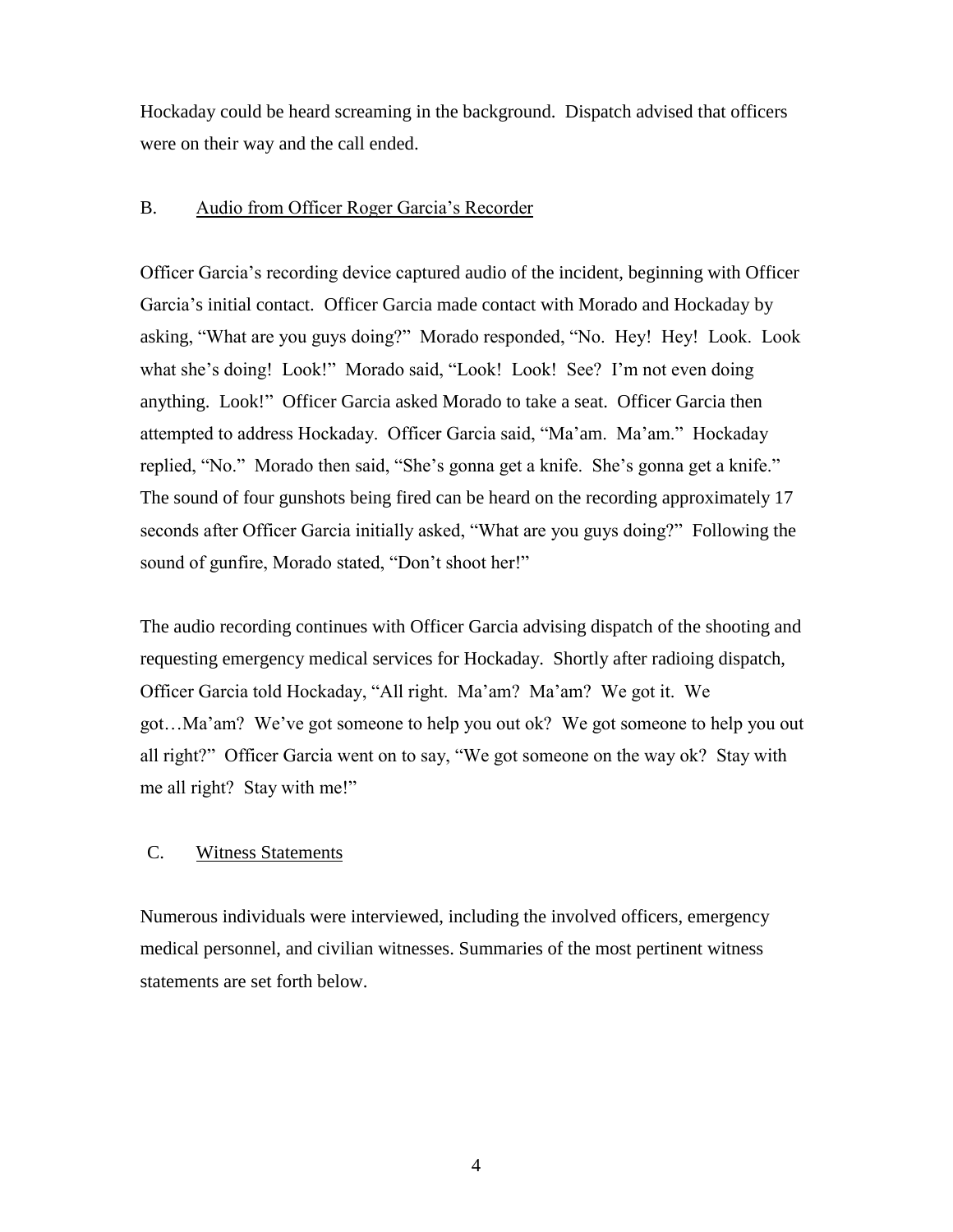### 1. Luis Morado

Detective Martin Perez spoke briefly with Morado on March 28, 2015. Detective Perez interviewed Morado in greater detail later that same day at the Oxnard Police Department.

During the interview at the Oxnard Police Department, Morado provided background on the history of his relationship with Hockaday. Morado said he met Hockaday in 2007 and shortly thereafter they became a couple. Morado described an incident that occurred on July 4, 2009, during which both he and Hockaday had been drinking. Morado admitted to striking Hockaday with the back of his hand during an argument. This incident was reported to police when it occurred. Morado was subsequently charged with, and pled guilty to, a misdemeanor violation of Penal Code section 273.5(a), willful infliction of corporal injury on a spouse or cohabitant. Morado successfully completed probation, including attending 52 sessions of domestic violence counseling.

Morado indicated his relationship with Hockaday improved for some time. However, after the birth of their second child, Hockaday experienced depression and anxiety. Morado reported Hockaday began consuming alcohol more frequently. On August 14, 2014, Morado and Hockaday's third child was born. Morado claimed Hockaday was subsequently diagnosed as suffering from post-partum depression.

Morado reported that, around November 2014, Hockaday began making allegations against Morado that he had molested their children. At that time, both Child and Family Services and the Oxnard Police Department investigated Hockaday's allegations. The children denied having been abused or molested by Morado in each investigation. There were no physical findings to corroborate a claim of sexual assault. On March 1, 2015, in an effort to discuss her allegations, Officers James Kitka and John Martin contacted Hockaday. In her interview, Hockaday said her suspicions were due to a motherly feeling. Hockaday also said that her daughters were wetting the bed and sometimes reporting soreness in the genital area. She admitted none of her daughters had disclosed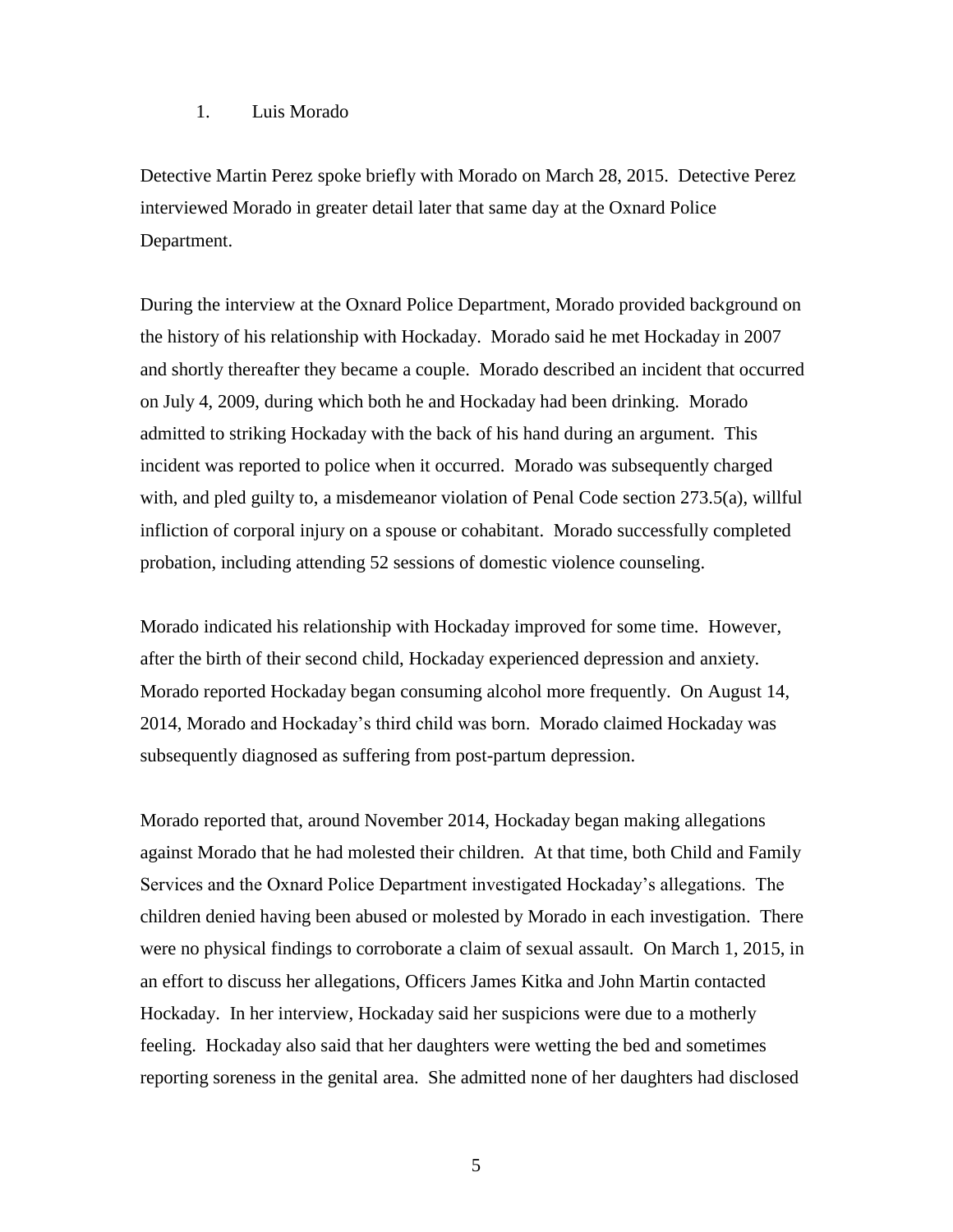any molestation to her. Officer Kitka noted Hockaday had severe mood swings during this contact with her.

In the months leading up to the shooting, Hockaday continued to accuse Morado of sexually abusing their children. Morado said Hockaday also began being physically abusive towards him when she slapped him for the first time around Christmas 2014. Morado also described another incident in January 2015 when they had been drinking and Hockaday armed herself with a knife, brandishing it at Morado. During this incident, while holding the knife in her hand, Hockaday told Morado, "You are a pussy. You can't even tell me the fucking truth. You are a fucking coward." Due to the loud arguing, police were called out that evening. However, Morado admitted he did not tell the Oxnard police officers that Hockaday had brandished the knife at him, but only reported a verbal dispute.

Morado then discussed the events that happened on March 27, 2015, the evening before the shooting. Morada said Hockaday, their children, and he went to the residence of Hockaday's mother, Monique Wallace. Morado purchased a 12-pack of beer that day. He estimated he drank two or three of the beers while Hockaday consumed the rest. After watching a movie at Hockaday's mother's residence, Morado wanted to return home. Hockaday disagreed and the two argued. Hockaday eventually permitted Morado to drive them home, but insisted that Morado drive around first so Hockaday could listen to music. Morado estimated Hockaday consumed two to three beers at her mother's residence and the rest of the beer on the drive home. Morado estimated he drove the family around until between 12:30 and 1:00 a.m. on March 28, 2015, before returning to their apartment complex and parking their van.

Morado reported that after he parked the vehicle, Hockaday became furious and slapped him multiple times. She then began to throw items from the van at him including papers, toys, and a diaper bag. Morado's account was corroborated by Detective Mike Young's inspection of the vehicle and surrounding area, which revealed debris in and around the vehicle. Detective Young also located a 12-pack of Modelo beer on the front passenger floorboard. The beer pack contained four empty beer cans. Detective Young also located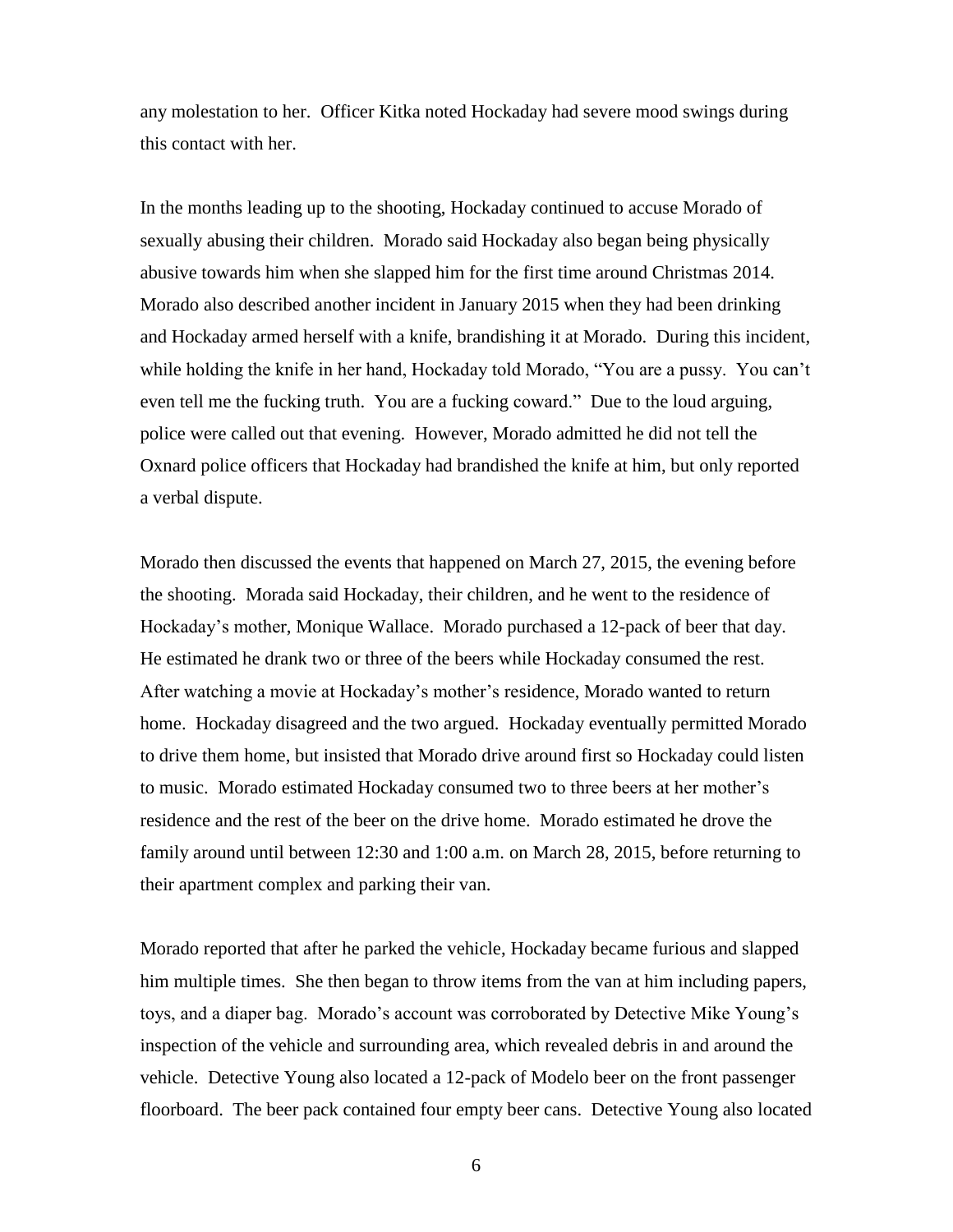an empty 25-ounce can of Bud Light in a plastic bag on the floorboard of the second row of the van.

Morado reported that while he was trying to get Hockaday out of the vehicle, Morado grabbed her by the shoulders. Morado said when he released Hockaday, she tripped and fell. After her fall, Hockaday appeared to be calm. The family went inside the apartment. Once inside the apartment, Hockaday called her mother. Morado said the children were standing next to Hockaday crying while she was on the phone. He saw Hockaday pull their hair and tell them to go to sleep.

After Hockaday ended her conversation, Morado received a call from Hockaday's mother on Morado's phone. Morado told Wallace what had occurred in the apartment parking lot. Wallace instructed Morado to keep Hockaday at their apartment and put the girls to sleep. According to Morado, Wallace said she was going to call Child Protective Services on Hockaday so Hockaday could get some mental help. After finishing the phone conversation with Wallace, Morado went to the den, where Morado and Hockaday's two-year-old and four-year-old daughters slept. When Morado left the living room, Hockaday was sitting on the couch.

Morado turned off the lights and laid down in the den for a few minutes. Hockaday turned on a light, which Morado believed was the kitchen light. Morado heard Hockaday opening drawers in the kitchen and then come into Morado's view. He saw that she had armed herself with a knife in her right hand. Morado reported Hockaday is right-handed. Hockaday extended the knife towards Morado, telling him, "Get over here you fucking punk." Morado approached Hockaday and grabbed her from behind to hold her. Hockaday said, "You little fucking punk. Little coward. You are going to get what you deserve." Morado said he took the knife from Hockaday and threw it into the kitchen. Morado reported he got cut when taking the knife from Hockaday. Officers observed and photographed an injury to Morado's hand consistent with his account (below.)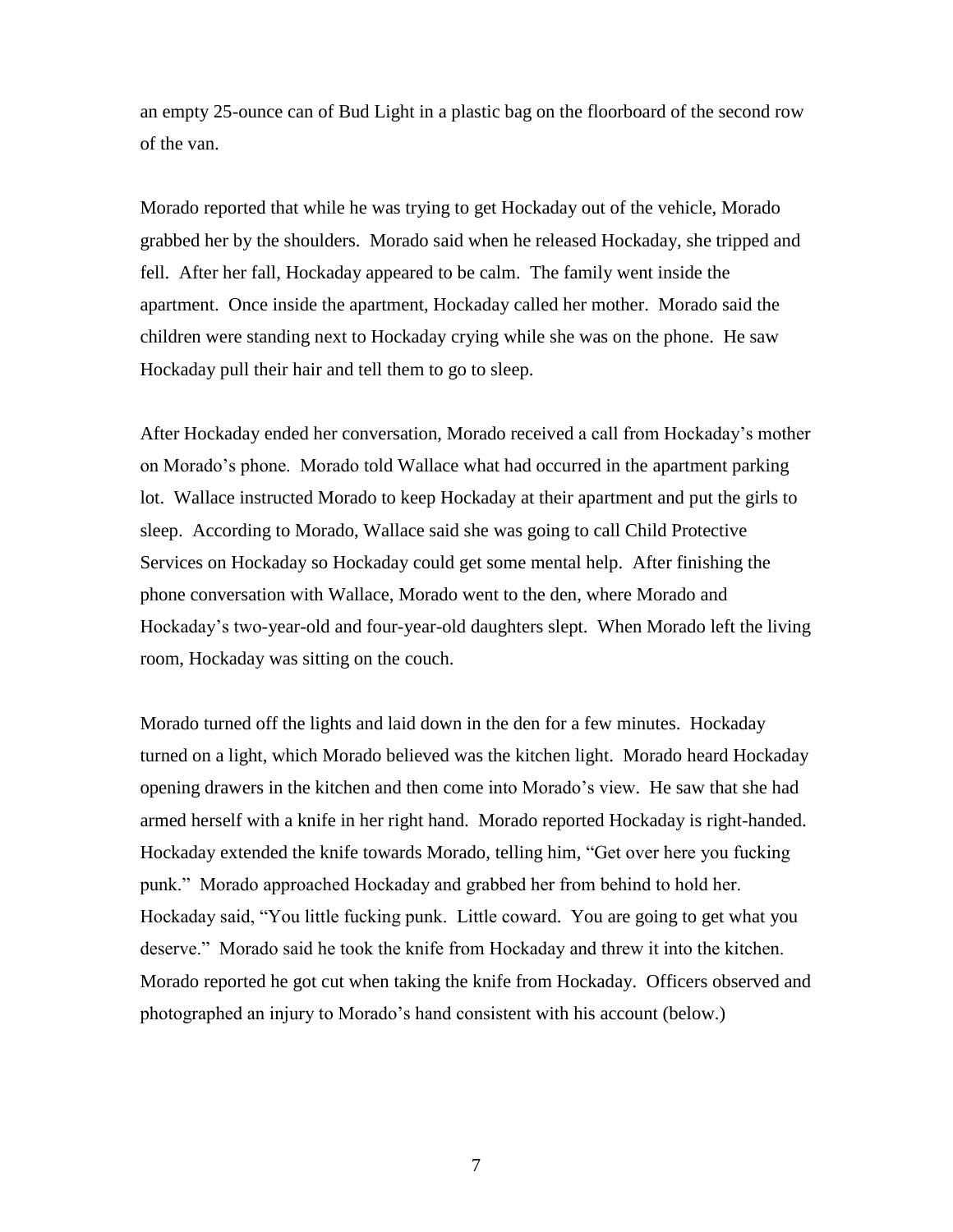

Morado reported that after disarming Hockaday she began scratching, kicking, and hitting him while chasing him around the living room. At some point during the struggle, Morado removed his shirt because Hockaday had ripped it. Hockaday also ripped his boxer shorts during the struggle. Officers observed and photographed injuries to Morado's torso consistent with his account (below.)



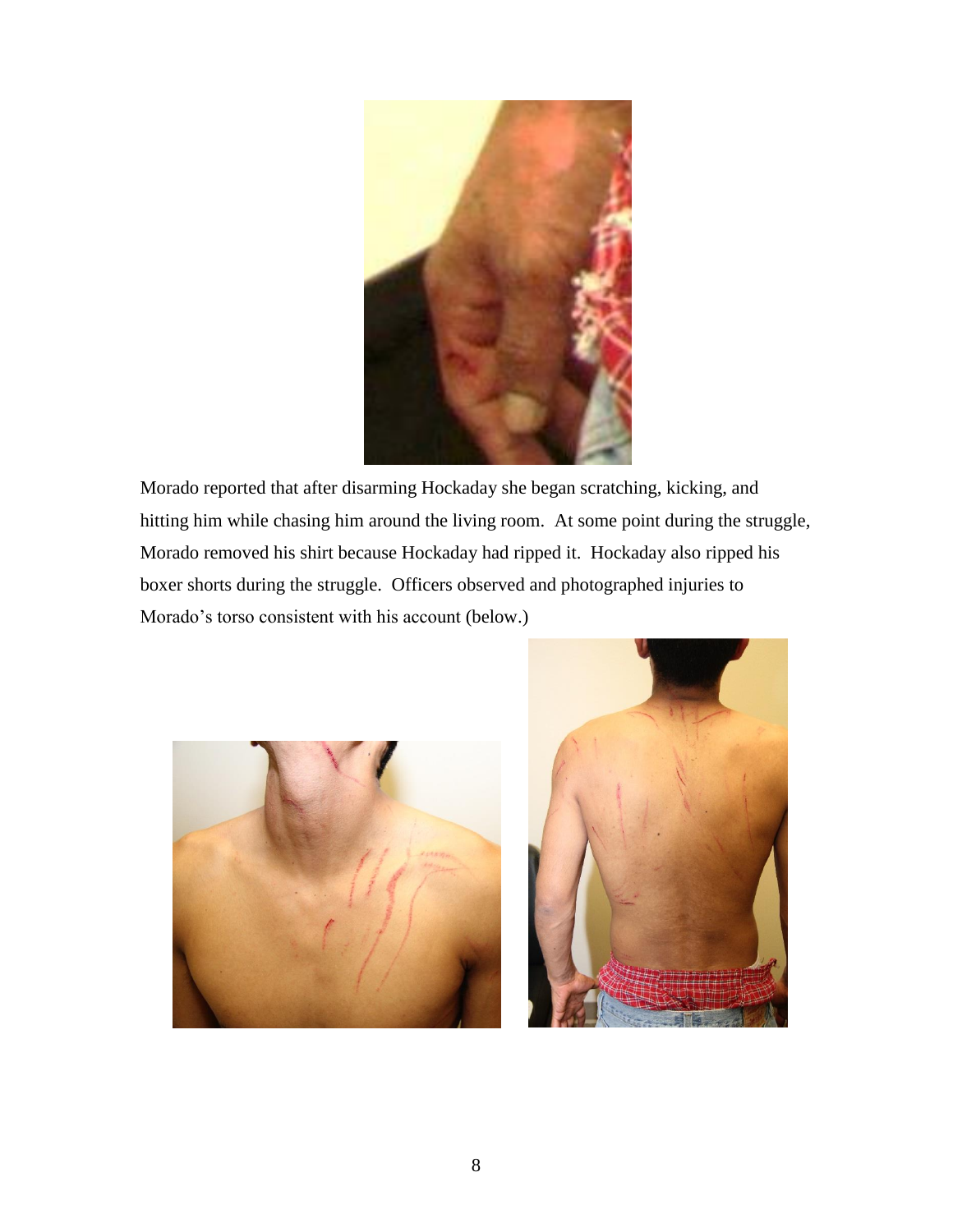Morado reported that Hockaday then grabbed a ceramic coffee cup and threw it at him. Detective Jeff Kay observed coffee stains and a coffee cup near a wall on the living room floor, corroborating Morado's account.

At some point during the altercation, Morado reported that the couple's children came out of the den where they slept. Morado believed they were present for most of the altercation. The two-year-old daughter was standing in an area adjacent to the living room and the four-year-old daughter was going back and forth between the den and living room. Morado was not able to say specifically where the two-year-old and four-year old were located when shots were fired.

Morado said Hockaday attacked him again during which he was able to pin her to the floor. He then called 911. While he was on the phone with Oxnard Police Department dispatch, Morado reported Hockaday was screaming and still trying to hit him. Hockaday can be heard screaming in the background as Morado placed the 911 call.

Morado told Hockaday the police were coming, at which point she left the room and returned with a steak knife in her hand. Morado was able to take the knife from Hockaday a second time and throw it on the floor. Morado believed he pinned Hockaday down two or three more times during the course of the struggle but each time she was able to get away from him. At one point, Morado opened the door waiting for police to arrive and unsuccessfully tried to push Hockaday out the door. Hockaday continued to attack Morado, scratching his arms and back while the apartment door was left open. Morado was struggling with Hockaday inside the apartment when he observed Officer Garcia standing at the doorway. Morado reported that Officer Garcia entered the apartment with his gun drawn. Hockaday could not see Officer Garcia because her back was to him. Morado released Hockaday when he saw Officer Garcia. Hockaday then went quickly to the kitchen. Morado told Officer Garcia that Hockaday was going to get a knife. Hockaday then returned from the kitchen and advanced towards Morado and Officer Garcia with a knife in her right hand.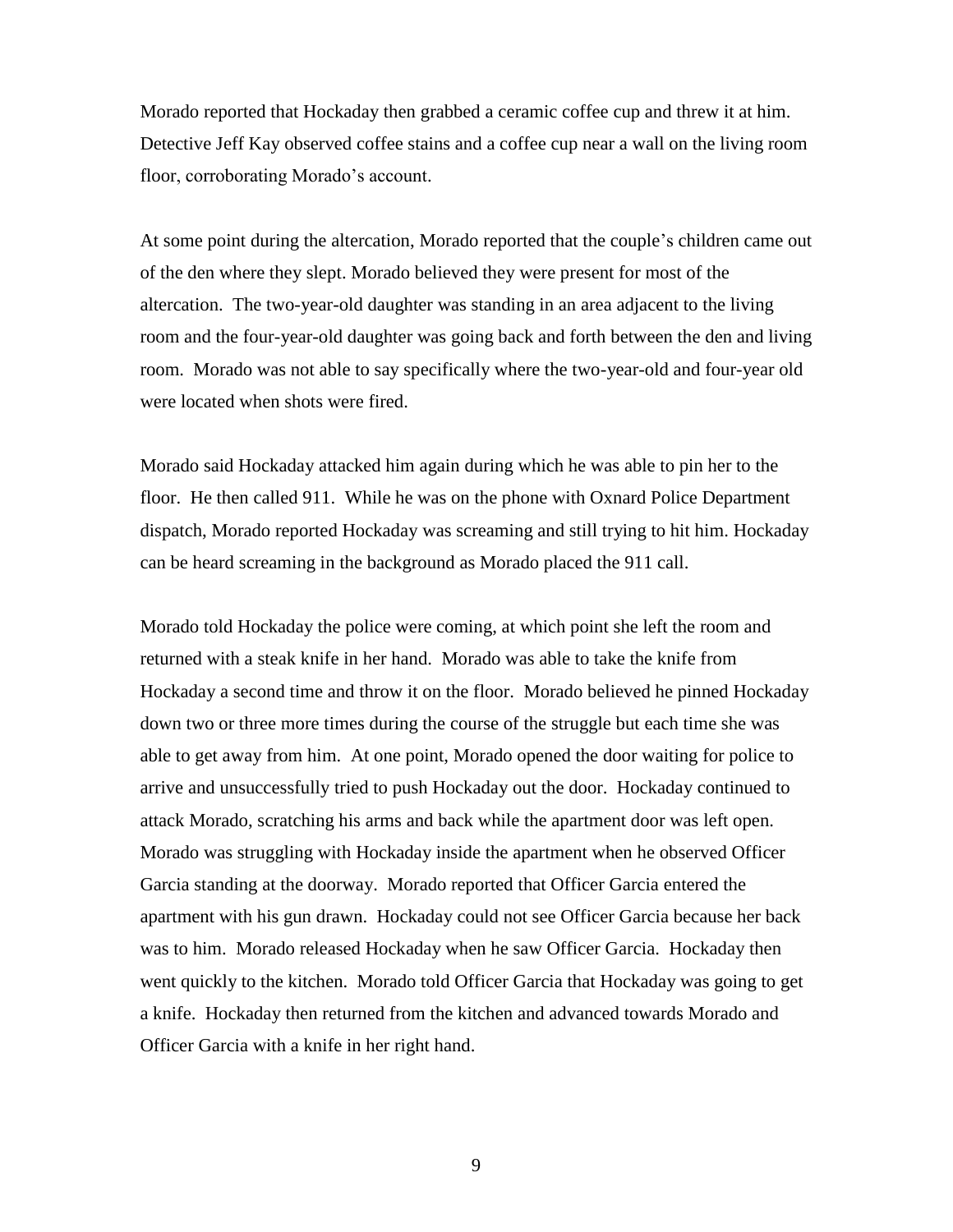At the crime scene, Morado told Detective Perez, "I ran because I seen a fucken knife in her hand." At the crime scene, Morado further stated, "The cop came in and she still ran and got it," referring to the knife. However, during a later interview at the Oxnard Police Station, Morado said he did not actually see the knife in Hockaday's hand when she returned from the kitchen which contradicted his earlier statement.

Morado reported he saw Hockaday get "something" and then heard her coming from the hallway side of the kitchen. Morado said he was afraid of Hockaday at that moment and believed Hockaday was coming for him, not the officer. Morado said he ducked under the officer's gun and ran towards the doorway, thereby placing Officer Garcia between himself and Hockaday. Morado heard Officer Garcia fire three to four gunshots; however, Morado did not actually see Hockaday get shot.

According to Morado, the diagram below depicts the path Hockaday took when Hockaday returned from the kitchen and advanced towards Morado and Officer Garcia. The diagram also indicates the approximate location Morado believed Officer Garcia was standing at that moment in time.

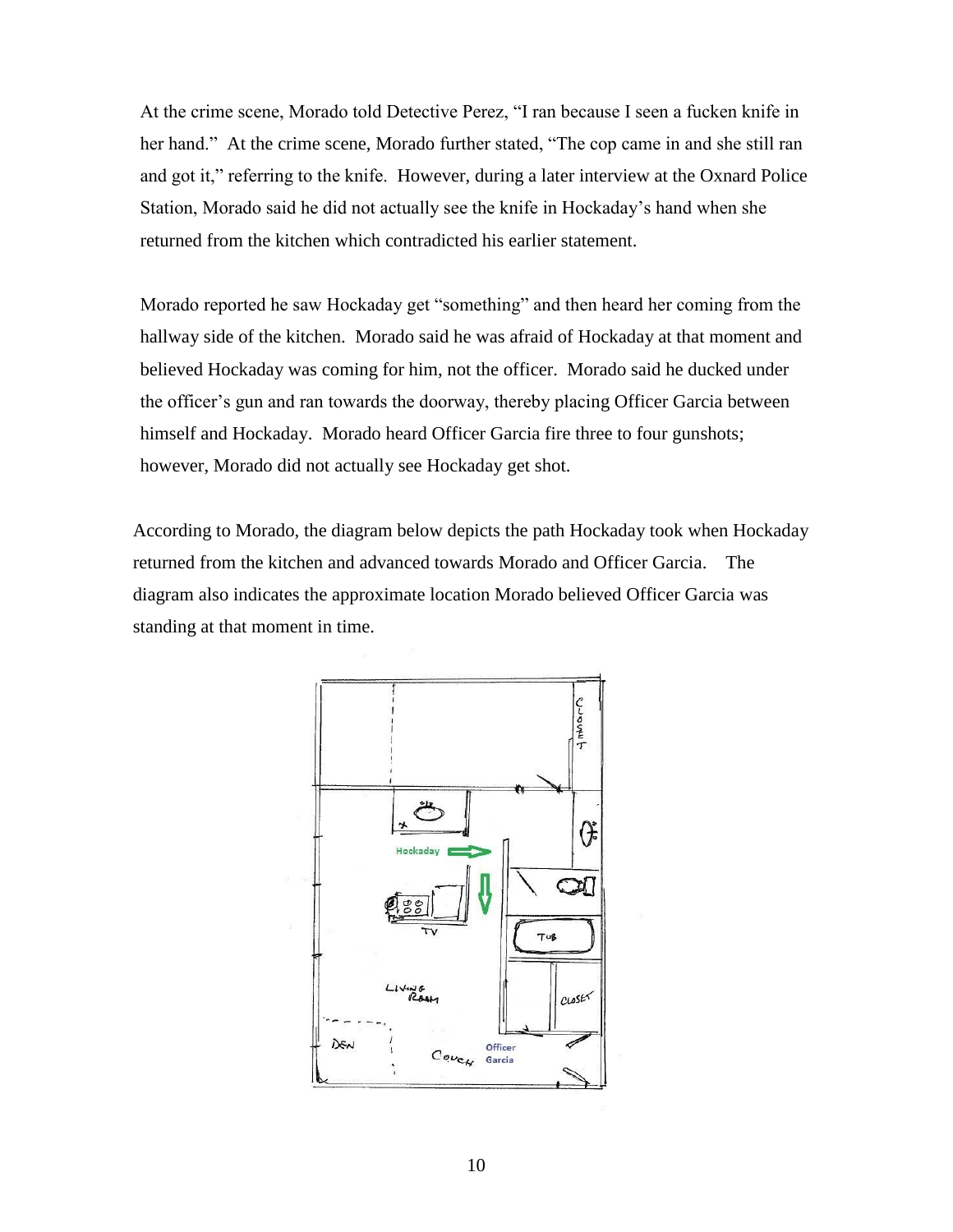### 2. Officer Roger Garcia

Officer Garcia spoke with Sergeant David Walker at the crime scene, providing answers to public safety questions. When Sergeant Walker arrived at the crime scene, Officer Garcia was kneeling next to Hockaday saying, "Stay with me." Officer Garcia pointed to the knife Hockaday was brandishing when Officer Garcia fired shots. Garcia reported that he fired shots in a westbound direction, slightly downward. Officer Garcia said the shooting occurred in the entry way to the apartment, just inside the front door. When Sergeant Walker turned to speak with another officer, Officer Garcia returned to Hockaday's side to tell her that an ambulance was on the way.

Officer Garcia estimated he fired two to three shots. Officer Garcia said Hockaday was coming at both Officer Garcia and Morado. Officer Garcia reported his gun jammed during the incident. Officer Garcia believed Hockaday's clothing may have caught on his gun, resulting in the jam. Sergeant Walker inspected Officer Garcia's nine millimeter Beretta service pistol and noted that the condition of Officer Garcia's pistol was consistent with a jam or malfunction having occurred.

### 3. Paramedic Andrew Mulligan

On March 28, 2015, Paramedic Andrew Mulligan responded to the call for service for an officer-involved shooting at 501 West Vineyard Avenue, apartment 574. When he arrived, Mulligan noticed two shell casings on the door mat located in front of the apartment. Mulligan also observed a five- to six-inch knife just inside the apartment near the front door. He saw Hockaday on the floor inside the apartment, about four feet from the doorway. He noticed a gunshot wound to Hockaday's right shoulder. Mulligan noted no signs of life and, at 1:19 a.m., he pronounced Hockaday deceased.

### 4. Hockaday and Morado's Children

Hockaday and Morado's four-year-old and two-year-old daughters were contacted by detectives. The daughters were unable to provide details regarding the shooting;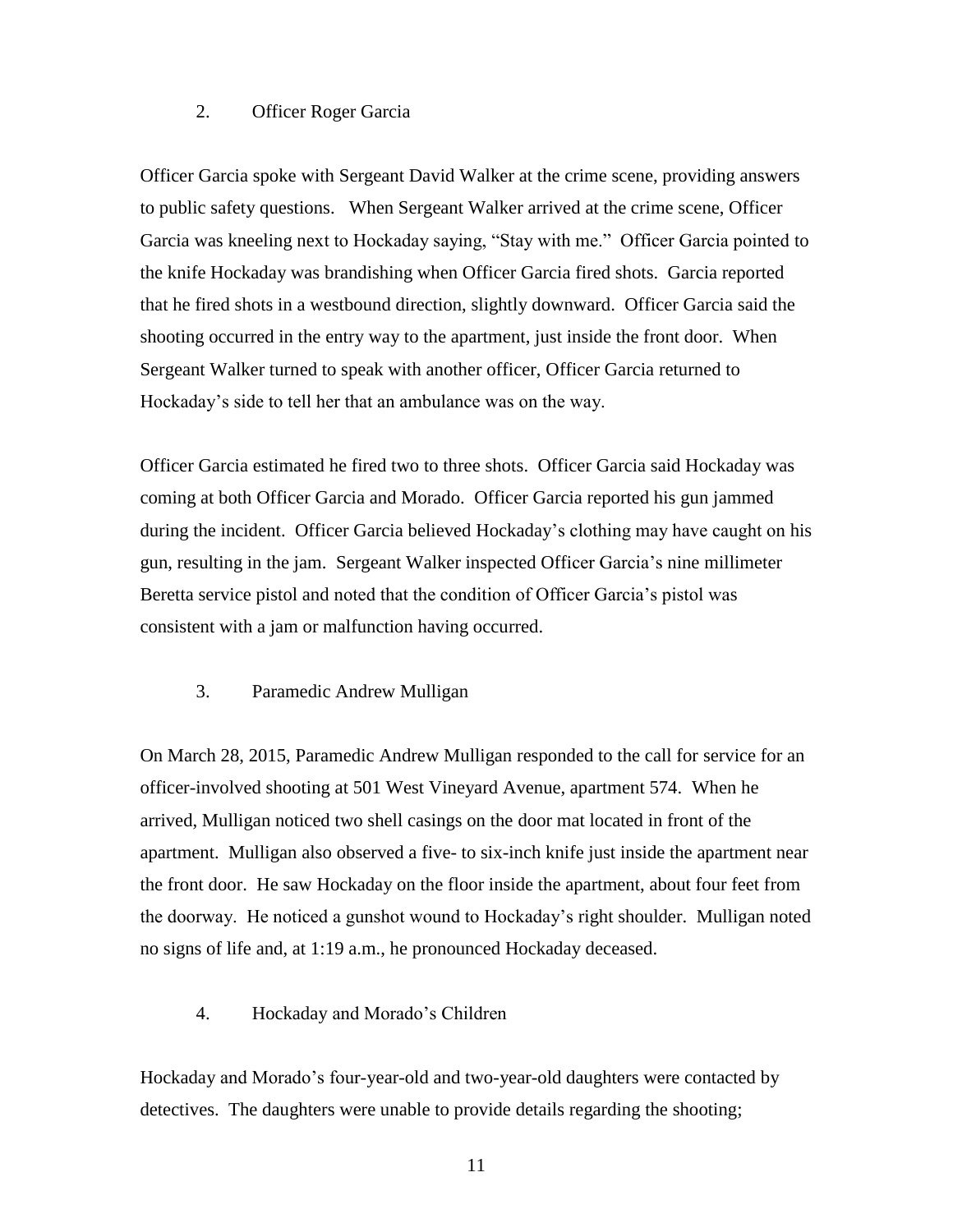however, they did report their parents were fighting. The four-year-old also reported that her parents were throwing things and hitting each other.

## 5. Monique Wallace

Monique Wallace is Meagan Hockaday's mother. On March 28, 2015, Detective Robert Eckman contacted Wallace to inform her of her daughter's death. Detective Eckman spoke with Wallace regarding the previous evening. Wallace verified that Hockaday, Morado, and their children were at Wallace's residence on the evening of March 27, 2015. Wallace estimated they left her residence at about 10:45 p.m. Wallace reported witnessing verbal altercations between Hockaday and Morado on prior occasions. Wallace also mentioned having a phone conversation with Morado after Morado, Hockaday, and their children left Wallace's residence on March 27, 2015. Wallace said she advised Morado to go home and take the kids. Wallace said she also told Morado that if Hockaday wanted to stay up drinking, then Hockaday could go sit in the car with her beer and listen to the radio. Wallace said she told Morado that Wallace was "so tired of this" and Morado said he was as well.

### 6. Maria Consuelo Morado

Maria Consuelo Morado is Luis Morado's mother. Ms. Morado lived with Hockaday and Luis Morado for about seven years. Ms. Morado reported that she noticed their relationship deteriorating approximately seven months prior to the shooting when her son and Hockaday began yelling more frequently at each other. Ms. Morado moved out in late February or early March 2015 due to the problems Luis Morado and Hockaday were having. Ms. Morado observed that Hockaday had begun to drink alcohol more frequently in the months leading up to the shooting. Ms. Morado described Hockaday as violent and easily agitated.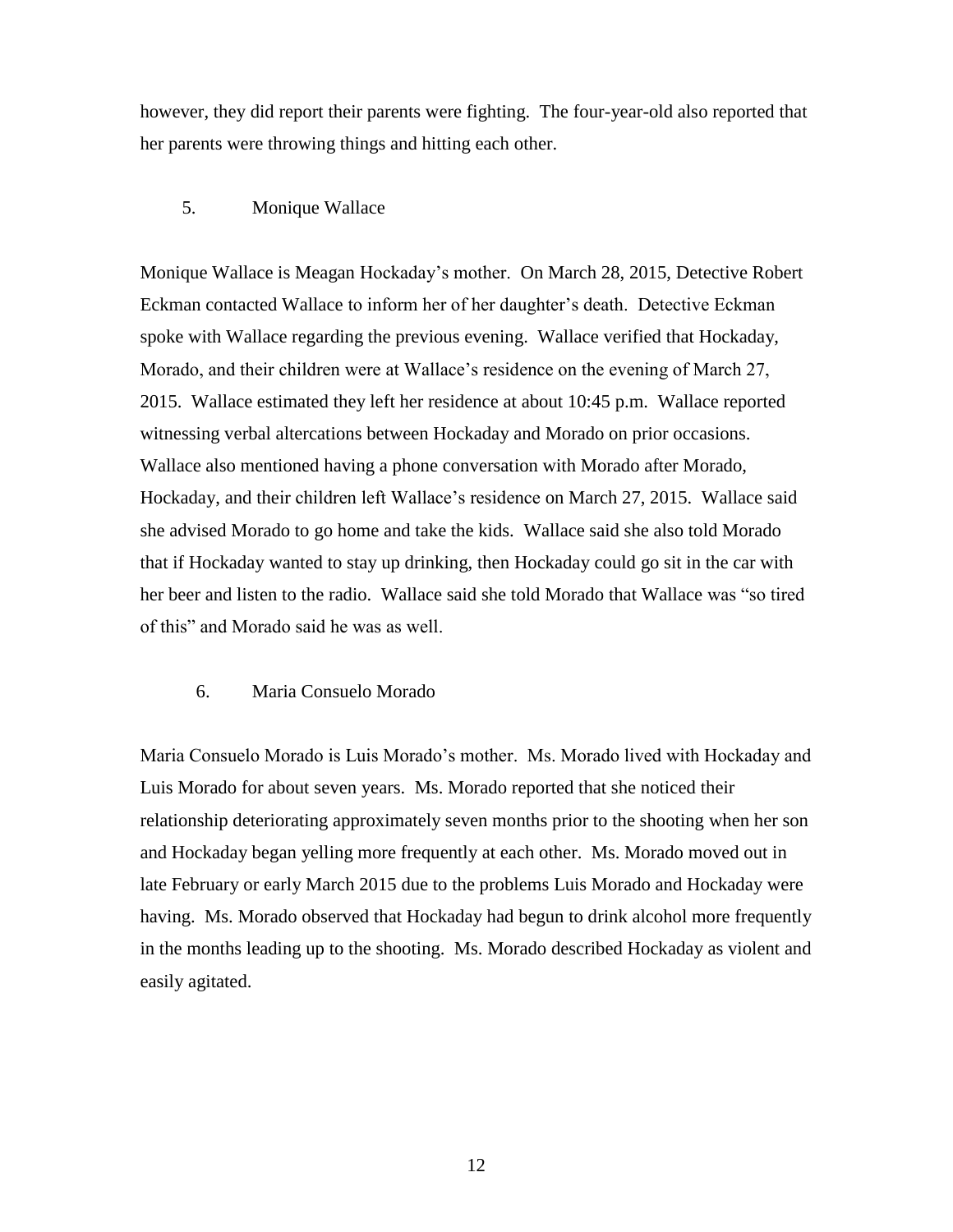## 7. Raymundo Morado

Raymundo Morado is Luis Morado's brother. Raymundo lived with his brother Luis and Hockaday for a period of time. Raymundo said he witnessed verbal arguments between Luis and Hockaday; however, Raymundo did not personally witness any physical confrontations. Raymundo observed that his brother Luis and Hockaday would have problems when they both consumed alcohol.

## III.

## PHYSICAL EVIDENCE

### A. Crime Scene

The crime scene consisted of the apartment located at 501 West Vineyard Avenue, apartment 574. The layout of the apartment is depicted below.

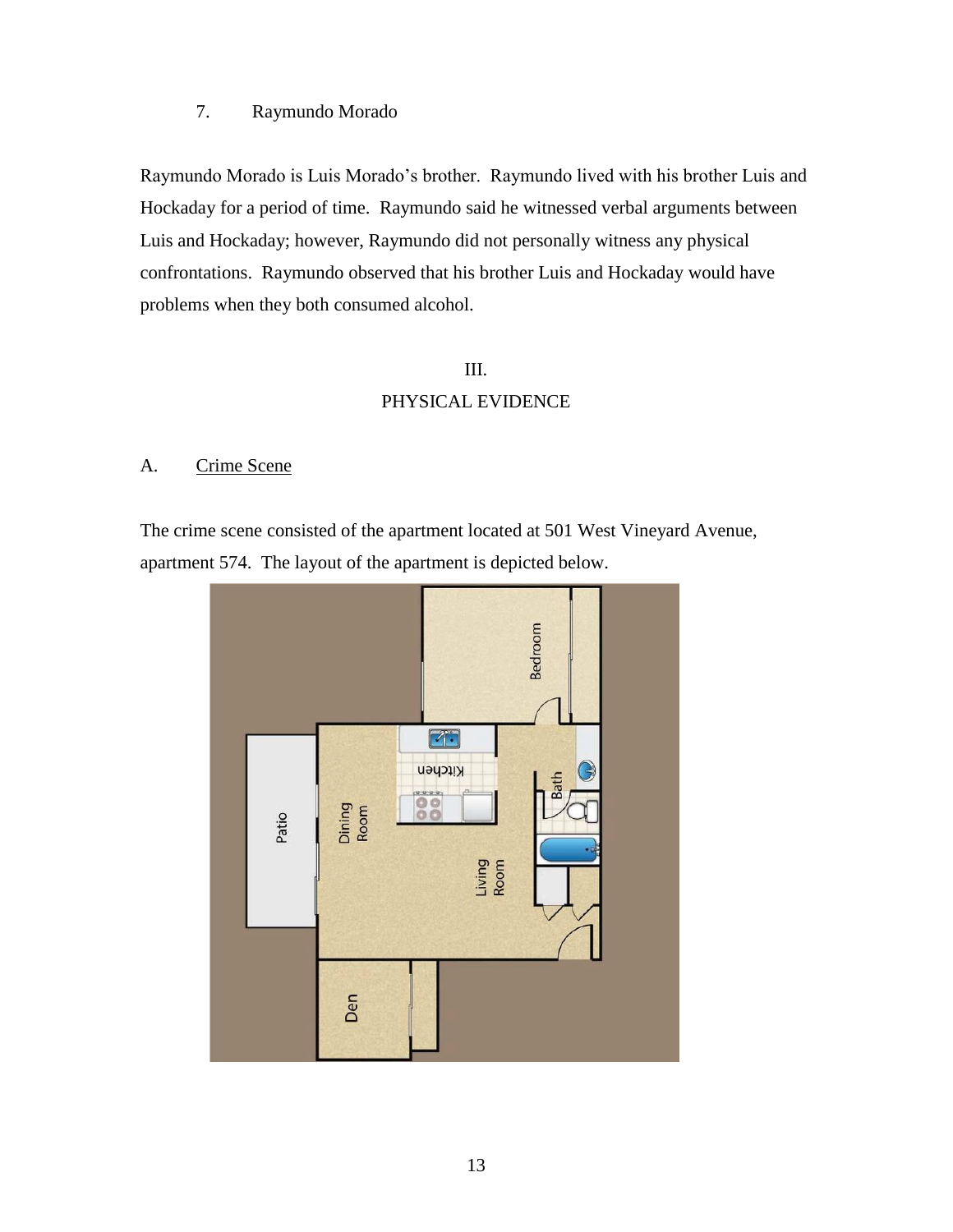Various items of physical evidence were located at and collected from the crime scene. These items included the knife Hockaday brandished during the incident, four spent shell casings, and fragments from two bullets.



The knife is depicted below as it was located by officers who responded to the scene.

A crime scene diagram was prepared noting the location of the items of evidence. Item 4 on the diagram below denotes the location where the knife brandished by Hockaday was located by detectives. Items 1, 2, 5, and 14 denote the four spent shell casings located at the crime scene.

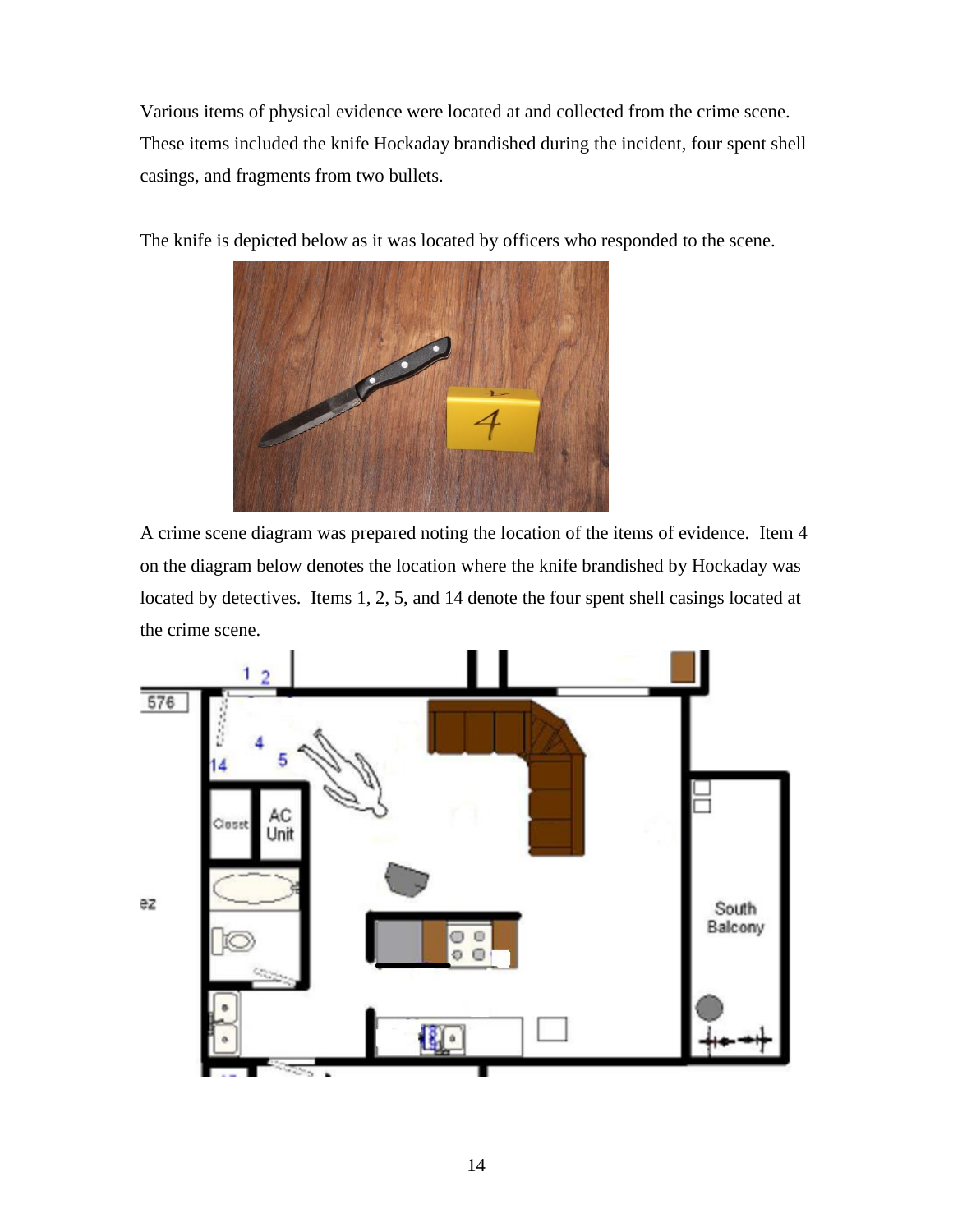In addition to the knife located in the entryway of the apartment near Hockaday's body, detectives located additional knives strewn about the kitchen area. Two knives were found in the kitchen sink and another knife on the floor of the kitchen. There was a knife block also on the kitchen floor. It appeared the knives had been removed from the knife block.

Two bullet holes were located inside the apartment. Fragments from the two bullets were recovered from inside the walls. Forensic Scientist Song Wicks of the Ventura County Sheriff's Office Forensic Sciences Laboratory determined the path of these two bullets. One bullet hole was located in the decorative molding of the closet directly across from the front door entrance. The bullet strike, denoted by photo marker "A," is depicted in the photograph below. The rod in the photograph reflects the bullet trajectory.



The second bullet strike, denoted by photo marker "B" below, was located in the baseboard molding of the west wall of the living room. The bullet associated with this bullet hole struck the floor before lodging in the wall. As such, the vertical angle of the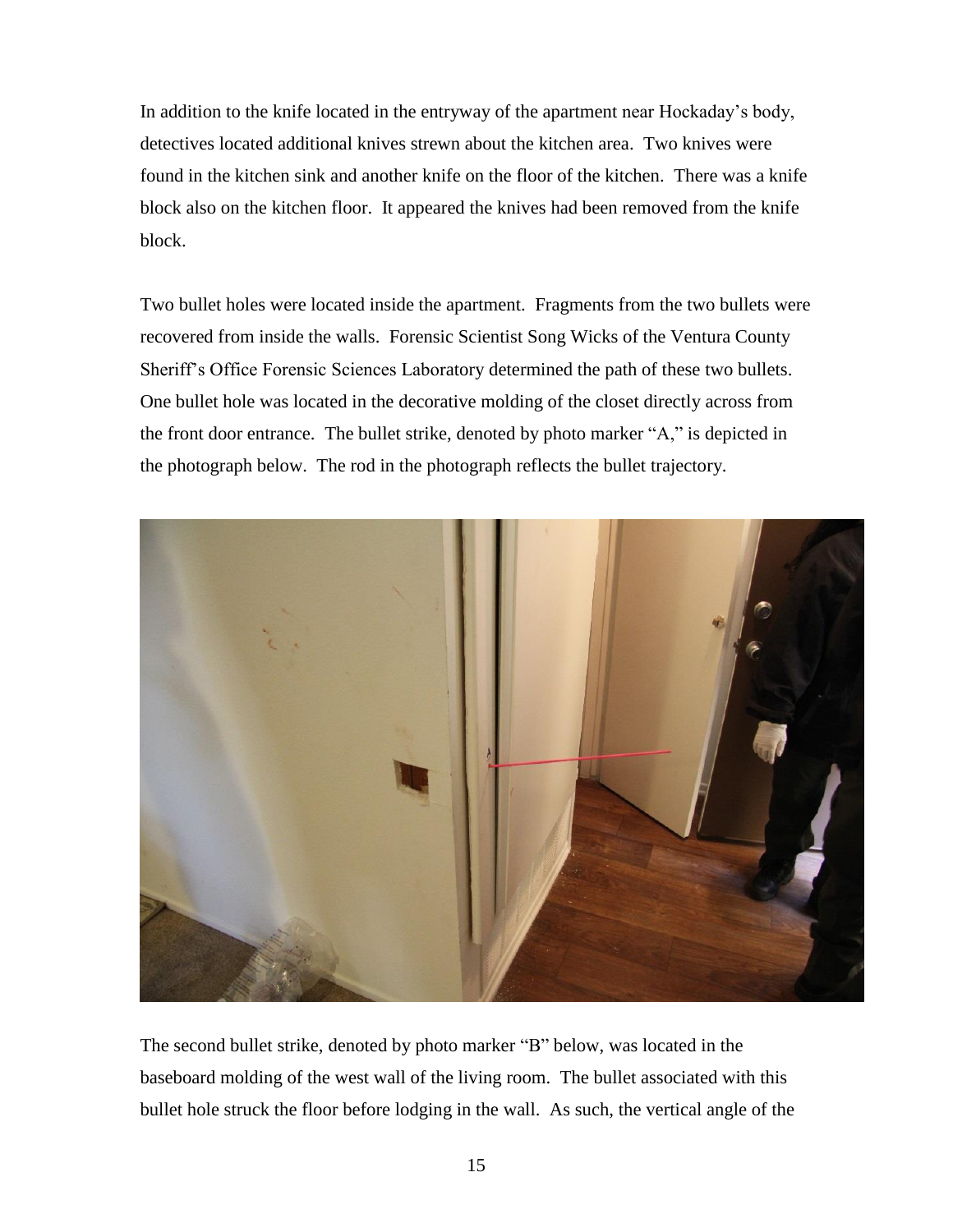bullet path could not be measured. However, extrapolation of the bullet path from the strike to the floor led to the front door opening, as depicted in the photographs below.





Forensic Scientist Wicks was able to determine Officer Garcia's position at the time he fired these two shots based on the extrapolation of the bullet paths associated with holes "A" and "B," and the location of the discharged cartridge cases. Forensic Scientist Wicks concluded Officer Garcia was positioned near the opening to the front door of apartment 574.

Detective Jeff Kay noted lighting conditions in the apartment. He reported that the light in the hallway leading from the kitchen towards the front door and the living room light were turned off. This would have reduced the visibility between Officer Garcia's position and the hallway from which Hockaday advanced with the knife. Moreover, from Officer Garcia's position at the time shots were fired as determined by Forensic Scientist Wicks, Officer Garcia may not have been able to see Hockaday until she reached the end of the hallway (below.)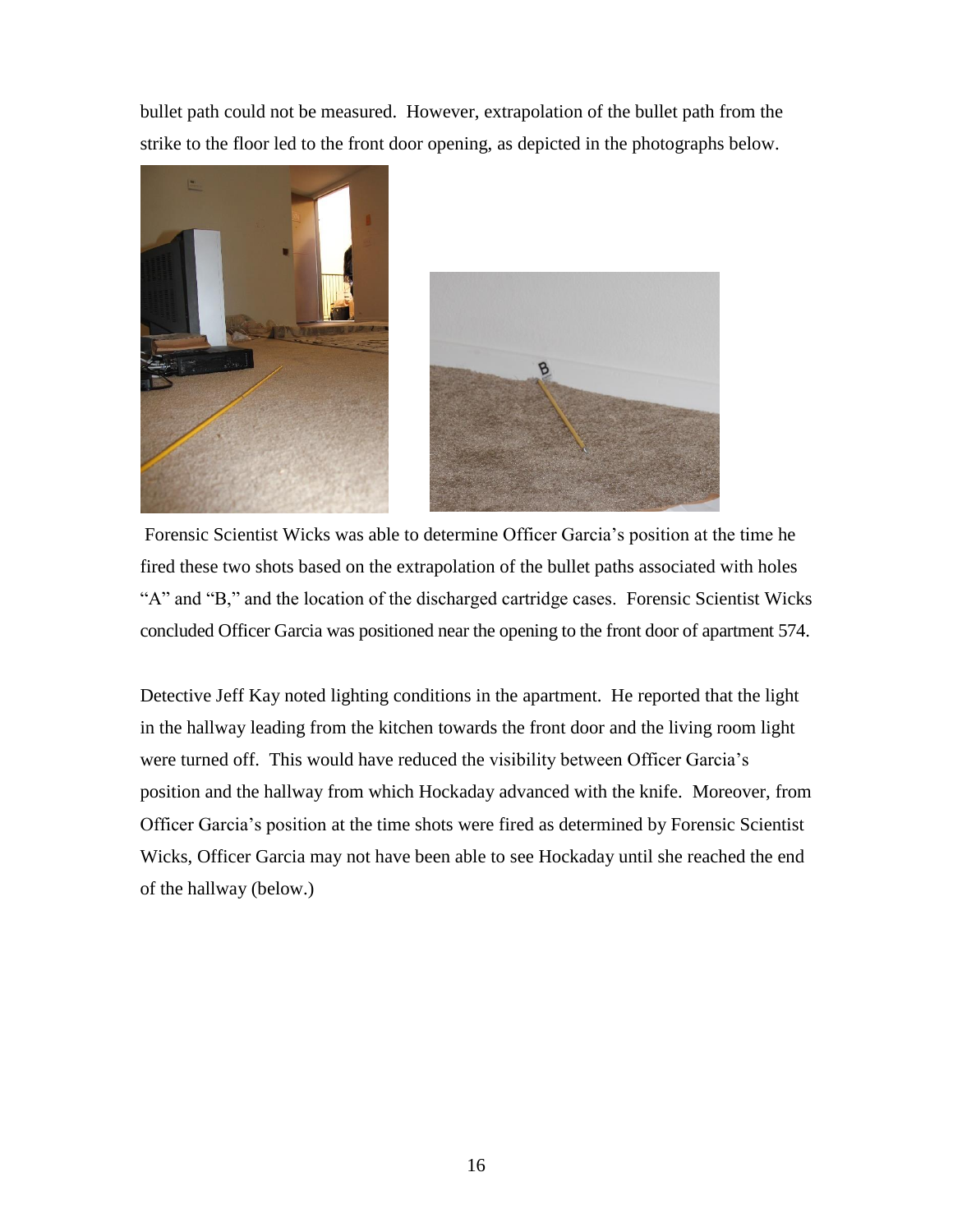

## B. Autopsy

On March 30, 2015, an autopsy was performed on Hockaday's body by Dr. Jon Smith, a forensic pathologist and former Chief Medical Examiner for the Ventura County Medical Examiner's Office. Dr. Smith located three gunshot wounds to Hockaday's person. One of these gunshot wounds was an elliptical superficial laceration to Hockaday's right elbow. Dr. Smith described this injury as a grazing or "tangential" gunshot wound.

Dr. Smith located a second gunshot wound which he described as a penetrating gunshot wound to Hockaday's right shoulder. Dr. Smith determined this shot was fired at extremely close range, noting stippling and powder burns around the wound. This bullet entered through Hockaday's right shoulder and lodged in the right upper back. The overall bullet pathway was right to left, front to back, and downward with the body in the anatomic position. This bullet was recovered from Hockaday's body.

Dr. Smith located a third gunshot wound to Hockaday's right mid back. The bullet entered through the right back, perforated the right lower lung lobe, and lacerated several organs before lodging in the subcutaneous soft tissue in the left chest. The overall bullet pathway was right to left, back to front, and slightly upward with the body in the anatomic position. This bullet was recovered from Hockaday's body.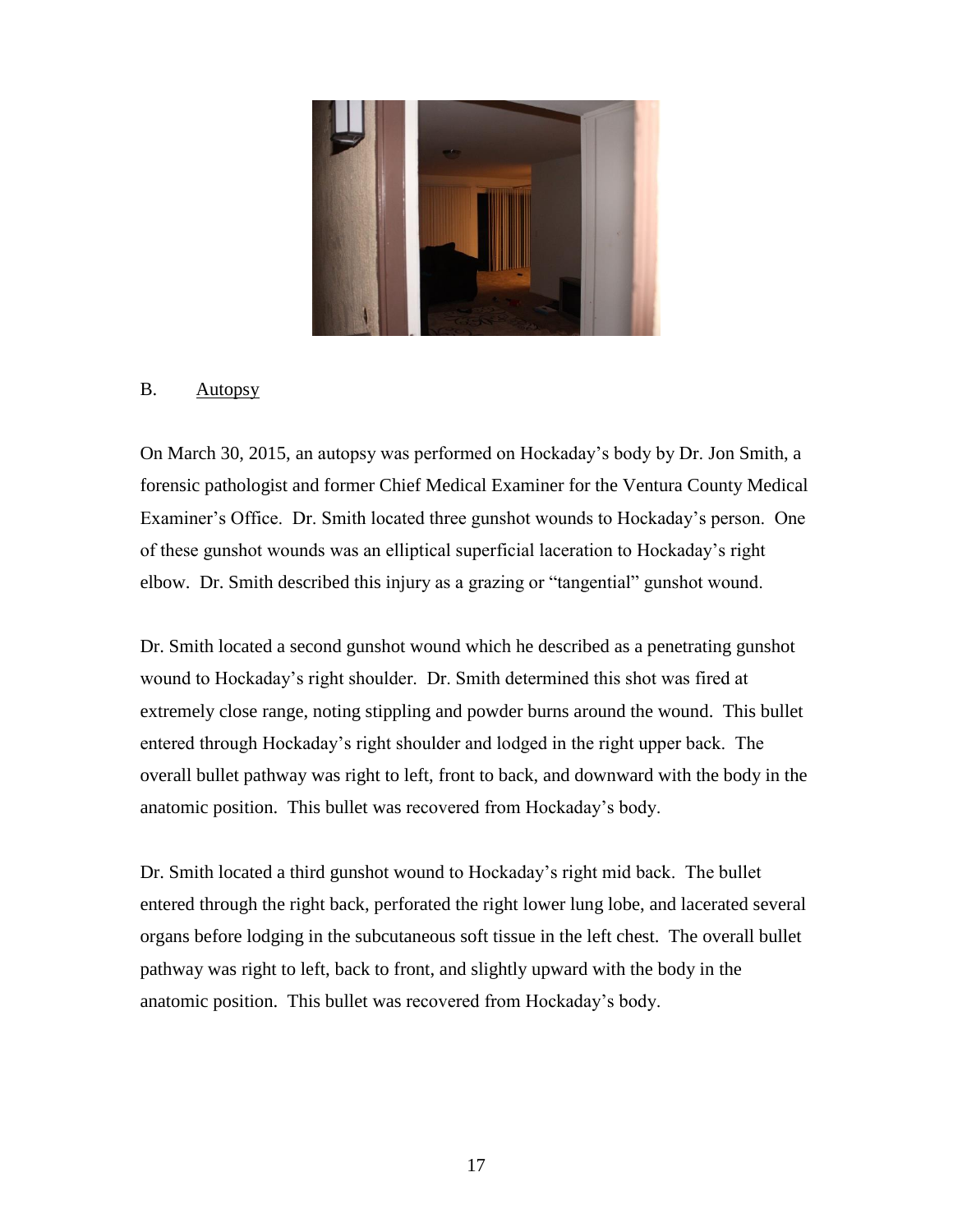Dr. Smith also located a one centimeter laceration to the index finger of Hockaday's left hand. Dr. Smith concluded that Hockaday died from multiple gunshot wounds and that the killing was a homicide, meaning a death at the hands of another.

Dr. Lawrence Nguyen, a forensic pathologist currently employed by the Ventura County Medical Examiner's Office, conducted an independent review of Dr. Smith's autopsy report, the Medical Examiner's Office case file, photographs from the crime scene and autopsy, and the report authored by Forensic Scientist Wicks regarding the muzzle-totarget distance determination, which was completed subsequent to Dr. Smith's autopsy report. Dr. Nguyen concurred with Dr. Smith's and Forensic Scientist Wicks' findings regarding the cause and manner of death. Dr. Nguyen's findings were consistent with Forensic Scientist Wicks' determination with regards to the penetrating gunshot wound to Hockaday's right mid back in that the muzzle of Officer Garcia's gun was 15 inches or less from Hockaday's body at the time the shot was fired.

## C. Firearms Analysis

Forensic Scientist Wicks conducted an analysis to determine the muzzle-to-target range between Officer Garcia's gun and Hockaday's person at the time shots were fired. Forensic Scientist Wicks analyzed Hockaday's tank top visually and noted an oval hole in the garment at the point where a bullet made contact with Hockaday's person. This particular hole in Hockaday's garment coincided with the bullet that struck Hockaday in the right mid back. Forensic Scientist Wicks determined that the hole did not exhibit characteristics associated with a contact shot, indicating that the muzzle of Officer Garcia's gun was not touching Hockaday's garment at the time the shot was fired. Forensic Scientist Wicks conducted microscopic examination and chemical testing of the garment for the presence of gunpowder particles. Forensic Scientist Wicks compared the results of analysis from Hockaday's garment to the results of analysis from test fires taken at different muzzle-to-target distances using the same Beretta pistol Officer Garcia used during the incident. Forensic Scientist Wicks was able to determine from his scientific testing that the muzzle-to-target range for the gunshot was from no closer than near-contact and no farther than 15 inches from Hockaday's garment.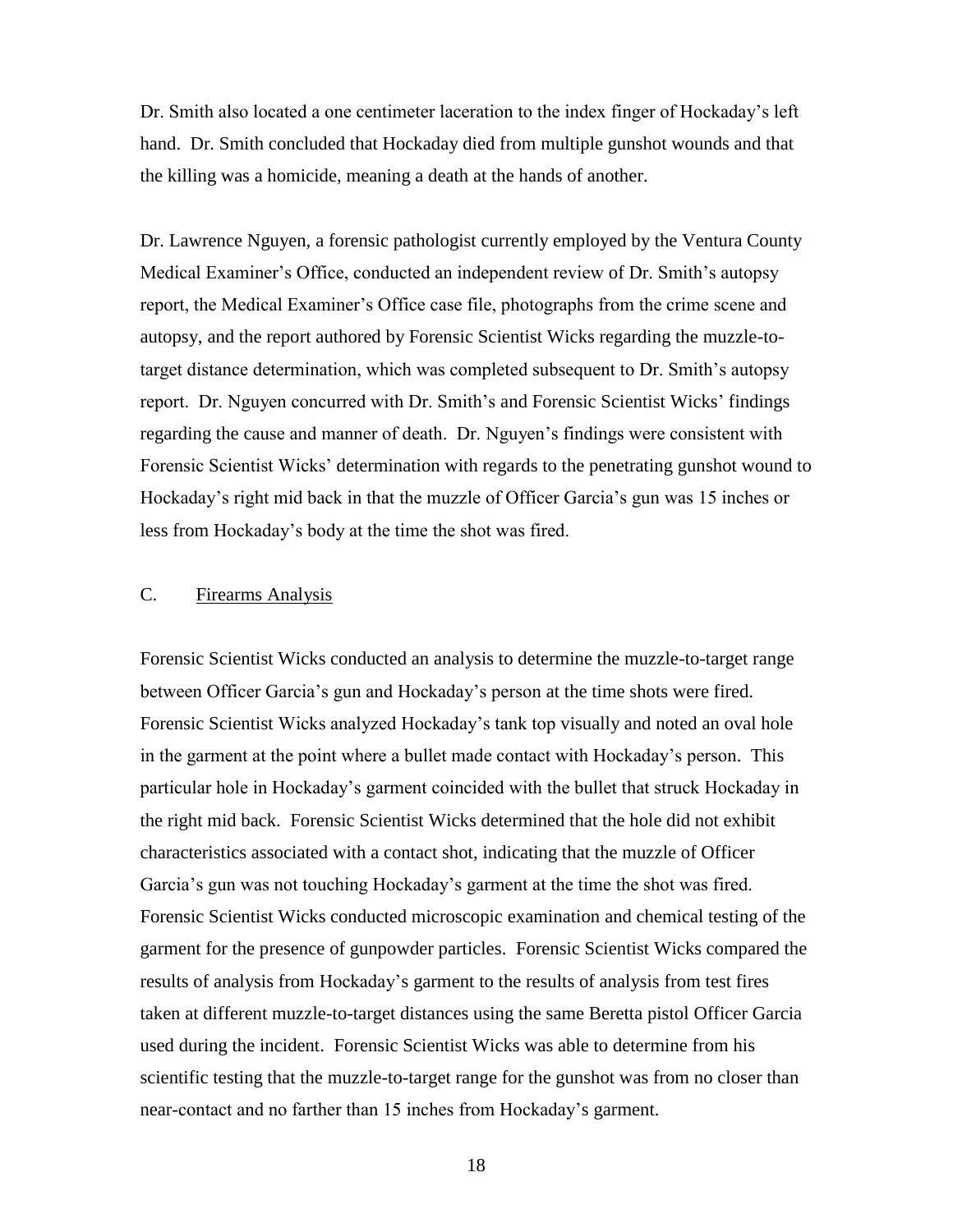Forensic Scientist Wicks also conducted a firearms analysis comparing the four cartridge cases and two bullets found at the crime scene, and the two bullets recovered from Hockaday's body to rounds test fired from Officer Garcia's nine millimeter Luger caliber Beretta pistol. Forensic Scientist Wicks concluded that all four bullets and all four cartridge cases were fired from Officer Garcia's Beretta pistol.

### D. Toxicology Report

Hockaday's blood was collected at the autopsy. The blood was analyzed for drugs and alcohol by forensic scientists with the Ventura County Sheriff's Office Forensic Sciences Laboratory. Analysis of her blood showed that her blood contained caffeine and alcohol. Her blood alcohol level was 0.20 percent.

## E. DNA Analysis

Forensic Scientist Kristin Allard of the Ventura County Sheriff's Office Forensic Sciences Laboratory conducted DNA analysis on the knife Hockaday used during the incident. Swabs collected from the handle and blade of the knife revealed a mixture of DNA from multiple contributors. The DNA profiles for these contributors were compared to the DNA profiles of Morado and Hockaday. Based on this comparison, Forensic Scientist Allard determined that both Morado and Hockaday were included as possible contributors to the DNA mixture found on the knife.

### IV.

### LEGAL PRINCIPLES

### A. Law of Homicide and Self-Defense

Homicide is the killing of one human being by another, either lawfully or unlawfully. Homicide encompasses murder and manslaughter, which are unlawful, and acts of excusable and justifiable homicide, which are lawful.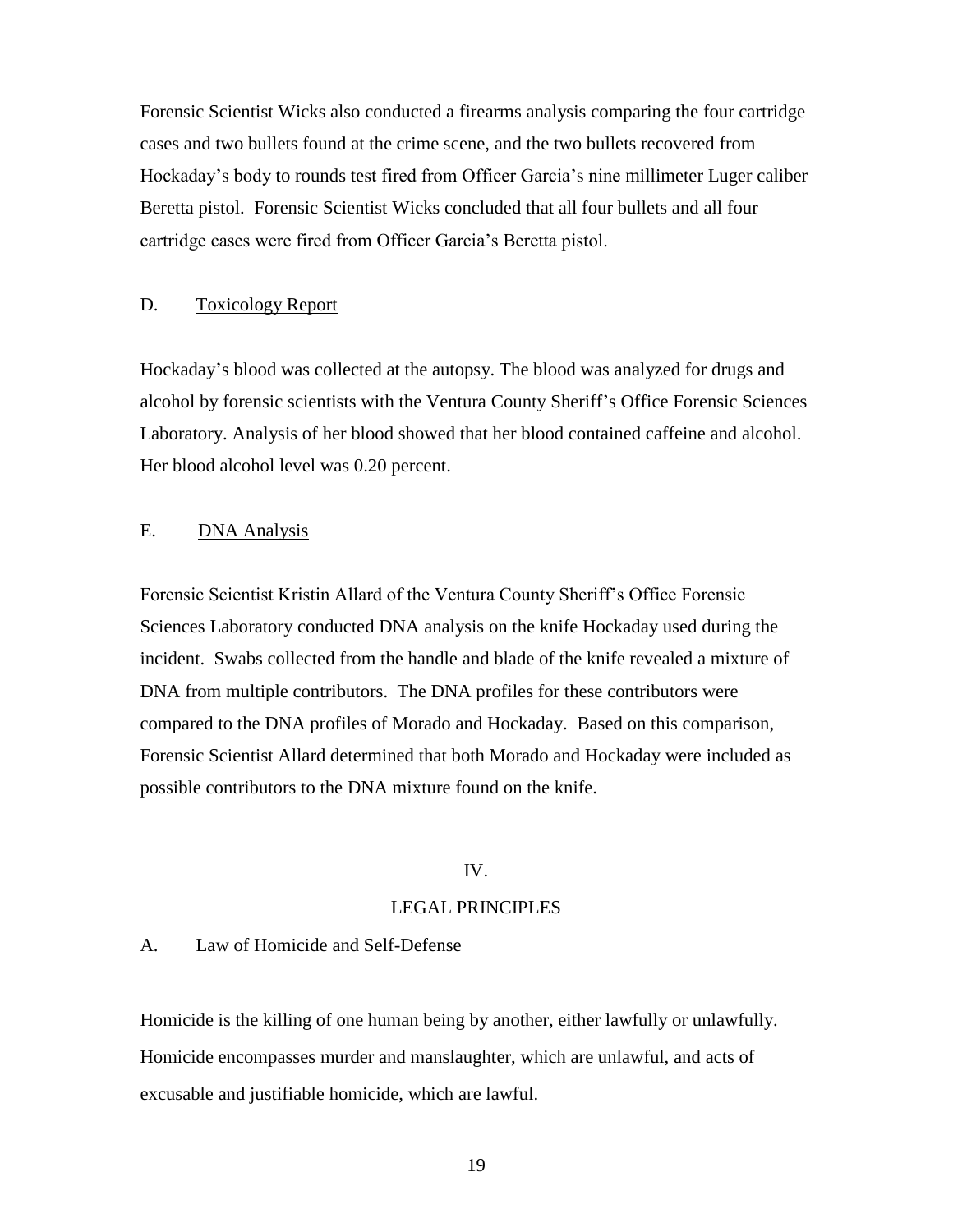Homicide is justifiable when committed by any person "resisting any attempt to murder any person, or to commit a felony, or to do some great bodily injury upon any person." (Pen. Code § 197(1).)

CALCRIM 505 sets forth the specific jury instructions on self-defense. It provides that a person is not guilty of murder or manslaughter if 1) that person "reasonably believed that [the person] [or] someone else . . . was in imminent danger of being killed or suffering great bodily injury"; 2) that person "reasonably believed that the immediate use of deadly force was necessary to defend against that danger"; and 3) that person "used no more force than was reasonably necessary to defend against that danger." (*Judicial Council of California Criminal Jury Instructions (March 2016 Update), Calcrim 505*.)

CALCRIM 505 further provides that in deciding whether that person's "beliefs were reasonable, consider all the circumstances as they were known to and appeared to [that person] and consider what a reasonable person in a similar situation with similar knowledge would have believed. If [that person]'s beliefs were reasonable, the danger does not need to have actually existed." It also provides that "[a person] is not required to retreat. He or she is entitled to stand his or her ground and defend himself or herself and, if reasonably necessary, to pursue an assailant until the danger has passed. This is so even if safety could have been achieved by retreating." (*Ibid*.)

A killing by a peace officer is justifiable when it was "necessarily committed in overcoming actual resistance to the execution of some legal process, or in the discharge of any other legal duty" or "when necessarily committed in arresting persons charged with [a] felony, and who are fleeing from justice or resisting such arrest." (Pen. Code § 196.)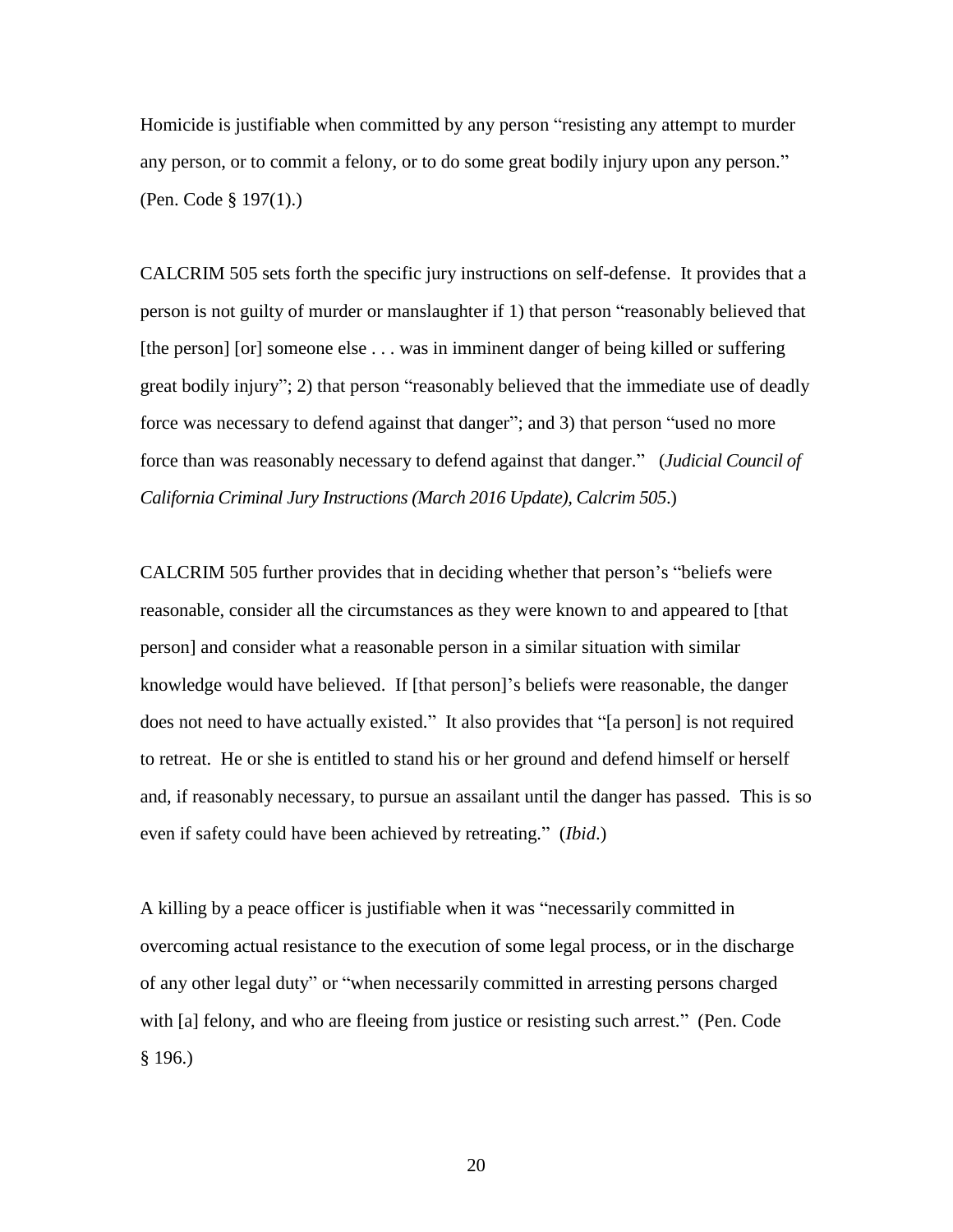Police officers have a duty "to maintain peace and security" and "to protect citizens from harm." (*Batts v. Superior Court* (1972) 23 Cal.App.3d 435, 438.) A police officer may use deadly force when the circumstances create a reasonable fear of death or serious bodily injury in the mind of the officer. (*Graham v. Conner* (1989) 490 U.S. 386, 396- 397.) Reasonableness includes "allowance for the fact that police officers are often forced to make split-second judgments—in circumstances that are tense, uncertain, and rapidly evolving—about the amount of force that is necessary in a particular situation." (*Ibid*.)

Under the Fourth Amendment, police are "not required to use the least intrusive degree of force possible" but may use only such force as is objectively reasonable under the circumstances. (*Forrester v. City of San Diego* (9th Cir. 1994) 25 F.3d 804, 807.) An officer's use of deadly force is reasonable only if "the officer has probable cause to believe that the suspect poses a significant threat of death or serious physical injury to the officer or others." (*Tennessee v. Garner* (1985) 471 U.S. 1, 3.) Furthermore, "if police officers are justified in firing at a suspect in order to end a severe threat to public safety, the officers need not stop shooting until the threat has ended." (*Plumhoff v. Rickard* (2014) 134 S.Ct. 2012, 2022.)

"The test of reasonableness in this context is an objective one, viewed from the vantage of a reasonable officer on the scene. It is also highly deferential to the police officer's need to protect himself and others." (*Martinez v. County of L.A* (1996) 47 Cal.App.4th 334, 343 (quoting *Graham* 490 U.S. at 396-397).) The reasonableness test requires careful attention to the facts and circumstances of each particular case, including: (1) "the severity of the crime at issue"; (2) "whether the suspect poses an immediate threat to the safety of the officers or others"; and (3) "whether [the suspect] is actively resisting arrest or attempting to evade arrest by flight." (*Graham*, 490 U.S. at 396.)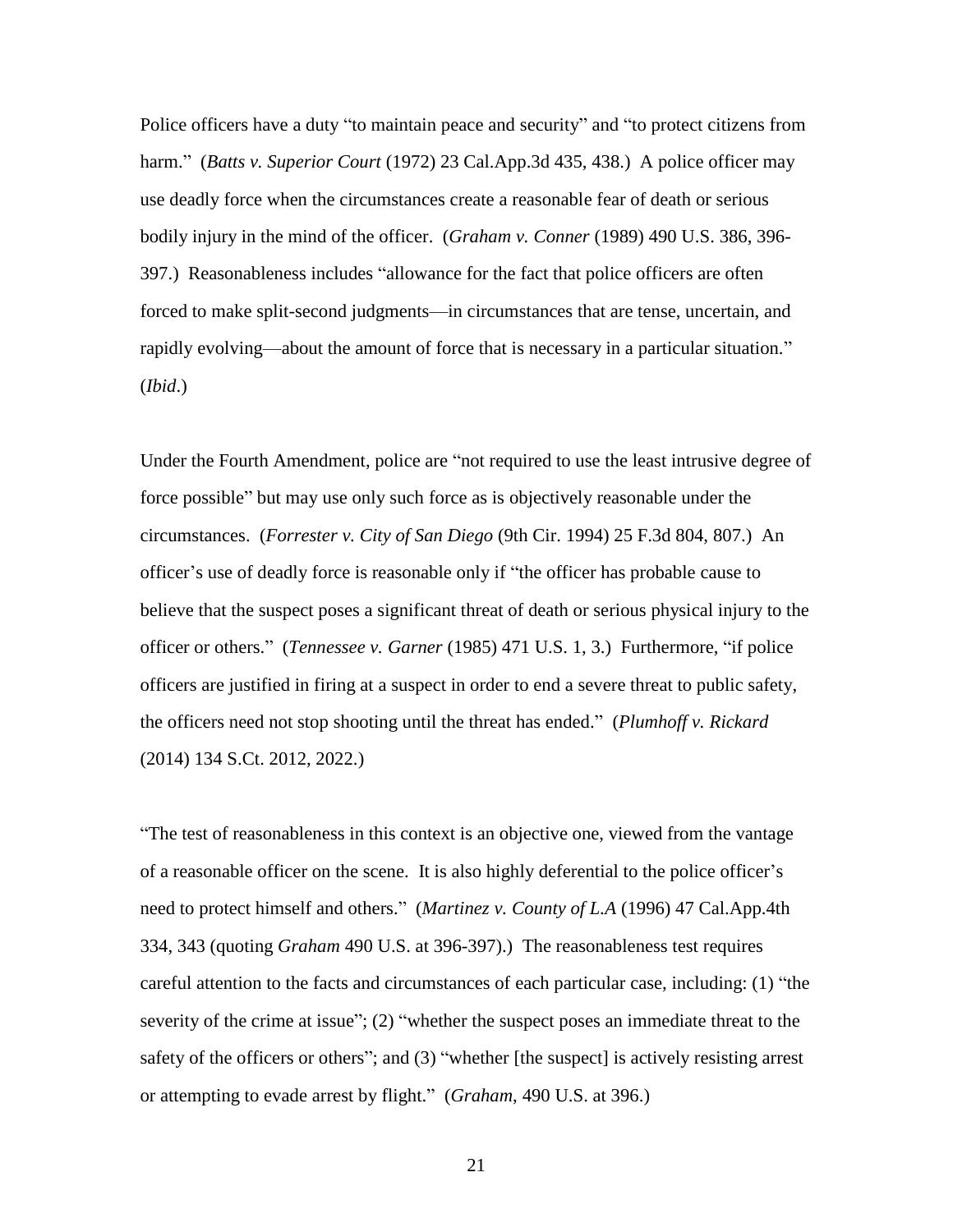### B. Meagan Hockaday's Criminal Conduct

Hockaday engaged in felony and misdemeanor criminal conduct immediately prior to the shooting. Had she survived, she could have been charged with the commission of the following crimes:

- Assault with a Deadly Weapon in violation of Penal Code section  $245(a)(1)$
- Willful Infliction of Corporal Injury Upon a Spouse or Cohabitant in violation of Penal Code section 273.5(a)
- Criminal Threats in violation of Penal Code section 422
- Assault on a Peace Officer in violation of Penal Code section 245(c)
- **•** Brandishing a Deadly Weapon in violation of Penal Code section  $417(a)(1)$
- Resisting an Executive Officer in violation of Penal Code section 69
- Resisting, Obstructing, or Delaying a Peace Officer in violation of Penal Code section  $148(a)(1)$ .

#### V.

### ANALYSIS

In the months leading up to March 28, 2015, Meagan Hockaday began drinking more heavily. Hockaday displayed increased aggression towards Luis Morado. Morado reported that Hockaday physically assaulted him on several occasions prior to March 28, 2015. Hockaday also made repeated allegations that Morado was molesting their children, despite no apparent basis in fact for these allegations.

On the evening of March 27, 2015, Hockaday voluntarily became intoxicated. She argued with her husband, Morado, over returning to the family apartment. Hockaday insisted that Morado drive her around for an extended period of time while she continued drinking. When Morado parked the family van at the apartment complex, Hockaday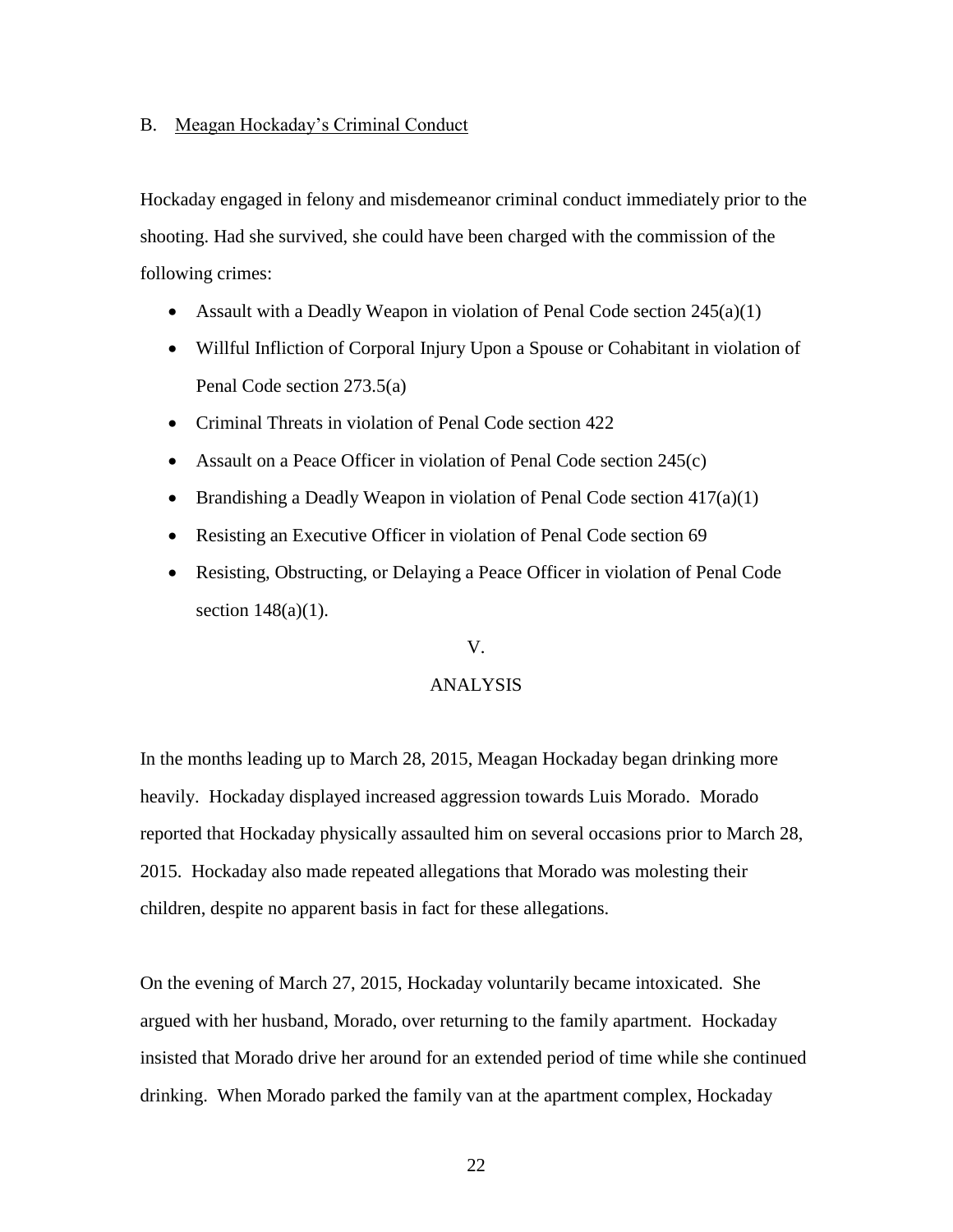became extremely agitated, throwing items at him and around the vehicle. Hockaday also battered Morado, slapping him multiple times.

Once the family returned to the apartment, Hockaday's conduct in retrieving a knife from the kitchen and extending it towards Morado constituted a violation of Penal Code section  $417(a)(1)$ , brandishing a deadly weapon. Moreover, Hockaday's threat to Morado, saying, "You are going to get what you deserve," while she simultaneously brandished a deadly weapon constituted a violation of Penal Code section 422, criminal threats. Morado struggled with Hockaday and was able to disarm her of the knife. However, during the process, Hockaday and Morado each received a laceration to their finger, consistent with a tussle over the knife. Additionally, the presence of DNA profiles on the knife consistent with both Hockaday's and Morado's DNA profiles corroborates that a struggle over the knife occurred.Throughout the night, Hockaday repeatedly armed herself with a knife in an aggressive manner towards Morado. At one point, she also threw a coffee mug at Morado. She scratched Morado repeatedly on his torso and back, leaving visible injuries. In so doing, Hockaday committed a violation of Penal Code section 273.5(a), corporal injury to a spouse or cohabitant.

Morado's fear for his physical safety rose to the level where he felt it necessary to call 911. He immediately requested an officer to respond and stated it was "too much for the kids to handle," indicating concern for the wellbeing of their children as well. He reported that Hockaday was being physically abusive towards him.

Dispatch advised officers of the domestic dispute reported by Morado and identified Hockaday as the disturbing party. Dispatch further advised that a female could be heard screaming in the background during the call and that there were children in the home.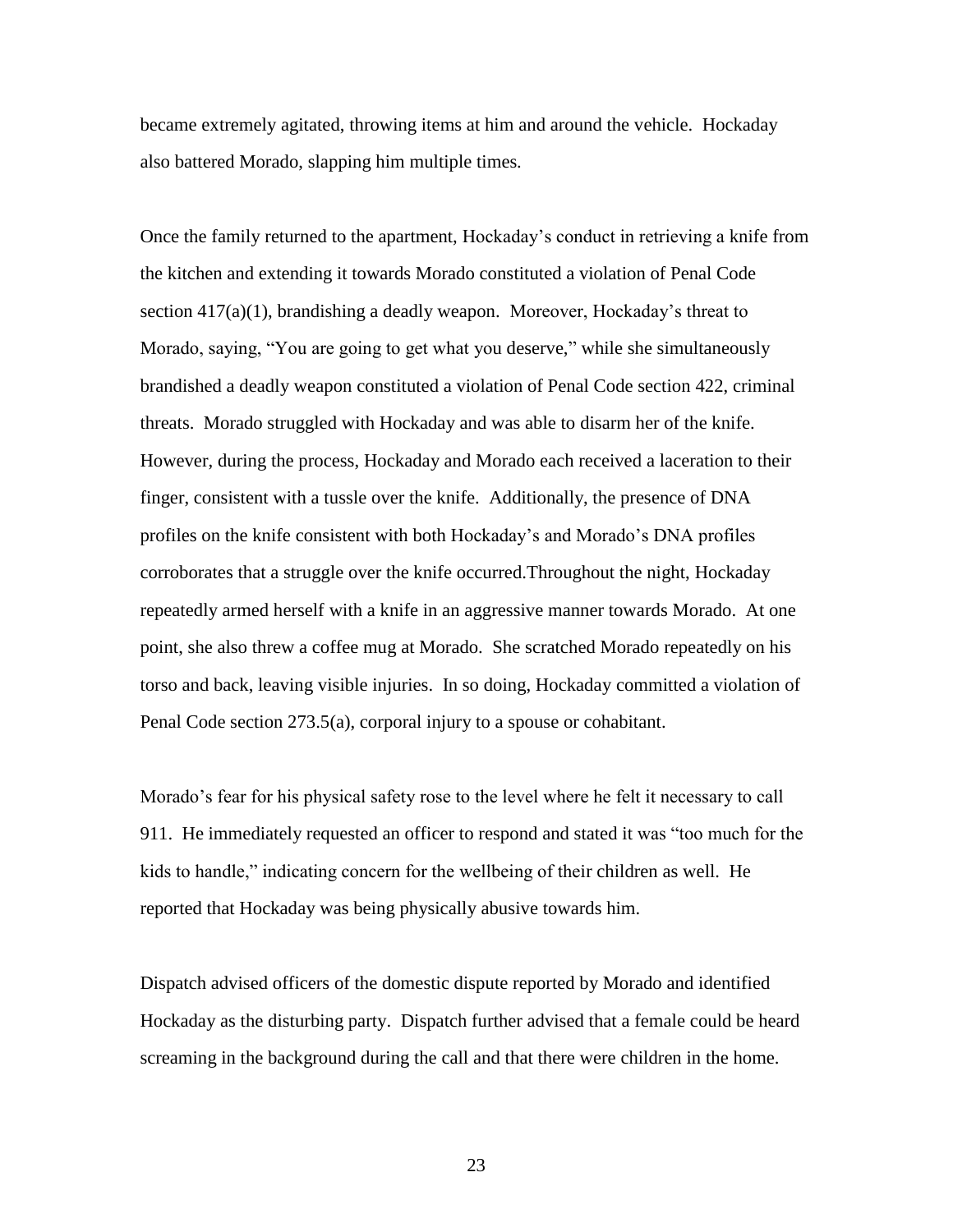Based on this information, Officer Garcia knew he was responding to a potentially volatile domestic situation with children present.

Officer Garcia was the first to arrive on scene and entered through the open doorway. As he observed Morado and Hockaday struggling, Officer Garcia attempted to diffuse the situation by asking Morado to take a seat. Since Morado had removd his shirt after Hockaday ripped it, Officer Garcia was able to observe visible lacerations to Morado's chest. Officer Garcia then attempted to speak with Hockaday, but she said, "No" and quickly retreated towards the kitchen. As Officer Garcia lost visual contact with Hockaday, Morado told Officer Garcia that Hockaday was going to get a knife. At this point, Officer Garcia reasonably believed that Hockaday had already physically inflicted visible injuries to Morado, young children were present inside the apartment, and Hockaday had retreated further into the apartment to arm herself with a deadly weapon.

Morado told officers that he was standing between Hockaday and Officer Garcia until Hockaday returned from the hallway. Officer Garcia's view of Hockaday would have been obscured by a combination of Morado standing betwen them and the lack of lighting in the apartment until Hockaday was within striking distance of Officer Garcia.

The diagram below reflects Hockaday's path of approach and Officer Garcia's approximate location at the time he fired shots.<sup>1</sup>

 $\overline{a}$ 

<sup>&</sup>lt;sup>1</sup> Positions determined by Forensic Scientist Song Wicks.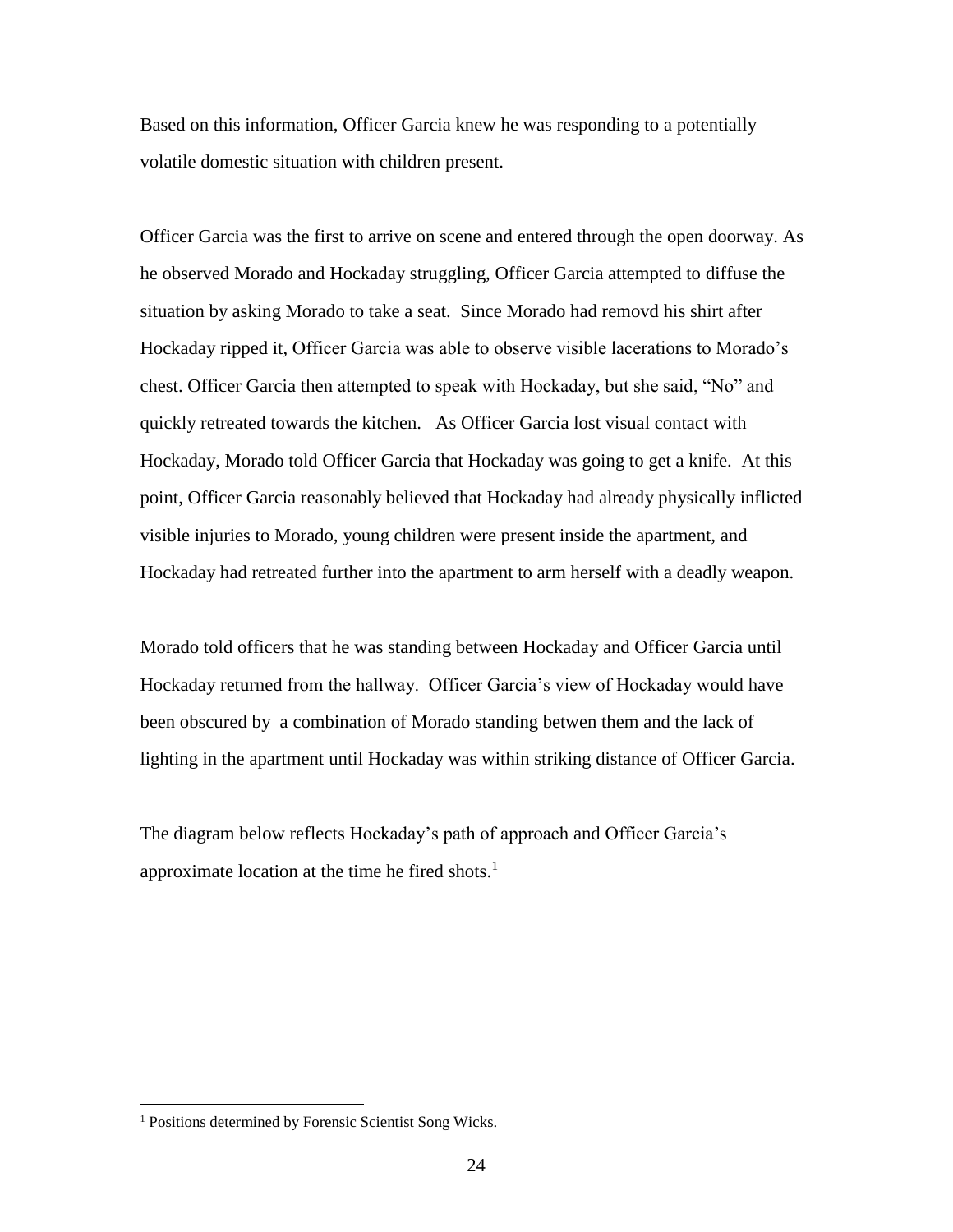

According to Morado's statement on the night of the incident, Morado told Officer Garcia that Hockaday was going to get a knife then saw Hockaday approaching with a knife in her hand. Morado feared Hockaday would attack him with the knife so he ducked under Officer Garcia's firearm and ran to a place of physical safety leaving Officer Garcia directly in front of Hockaday as she advanced with the knife. Based on the location of the gunshot wounds to her right shoulder and right mid back, and the laceration to her right elbow, it is reasonable to assume that she was swinging the knife in her right hand.

Hockaday came within 15 inches or less from the muzzle of Officer Garcia's gun while Hockaday was still armed with the knife. The knife Hockaday was holding had a blade length of approximately  $5\frac{1}{2}$  inches. This indicates that Hockaday was within striking distance of both Officer Garcia and Morado. Given the proximity of Hockaday to Officer Garcia and Morado and the length of the blade, Hockaday could have easily stabbed Officer Garcia and/or Morado, causing great bodily injury or death.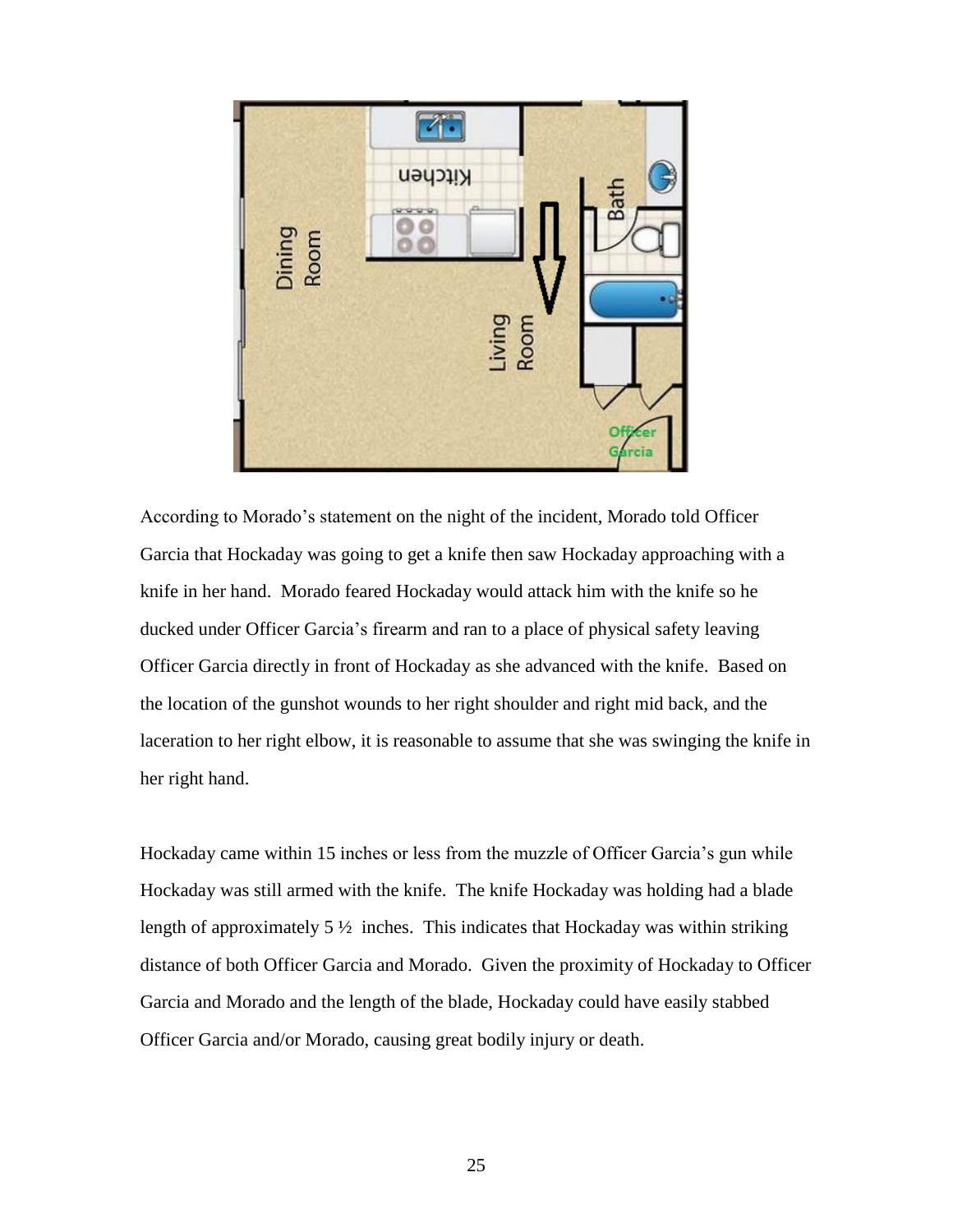Under these circumstances, a reasonable officer would have concluded, as did Officer Garcia, that Hockaday's actions posed a significant threat of death or serious physical injury to both Officer Garcia and Morado. Hockaday armed herself with a deadly weapon and advanced on Officer Garcia and Morado, causing Officer Garcia to reasonably believe that the immediate use of deadly force was necessary to defend against the danger that Hockaday's actions presented. Hockaday's actions constituted an assault with a deadly weapon, a violation of Penal Code section  $245(a)(1)$ , and an assault with a deadly weapon on a peace officer, in violation of Penal Code section 245(c). Hockaday's actions also constituted violations of Penal Code section 69, resisting an executive officer, and Penal Code section 148(a)(1), resisting, obstructing, or delaying a peace officer.

Officer Garcia fired four shots in close succession in response to the threat Hockaday posed. Two of those shots entered Hockaday's body, resulting in her death. The bullet paths for the two bullets that entered Hockaday's body, one to the right shoulder and one to the right mid back, are consistent with Hockaday swinging the knife in her right hand at the same time Officer Garcia fired the shots.

An evaluation of the reasonableness of Officer Garcia's decision requires consideration of the limited amount of time he had to make a decision to use deadly force in a tense, violent situation. A review of Officer Garcia's belt recorder reveals that less than 20 seconds passed from the time Officer Garcia initially asked both parties what was occurring to the point when Officer Garcia fired the four shots. During this very brief window of time, Hockaday had armed herself with a knife, Morado changed positions by retreating behind Officer Garcia, and Hockaday advanced on Officer Garcia and Morado with the knife in hand in a threatening manner.